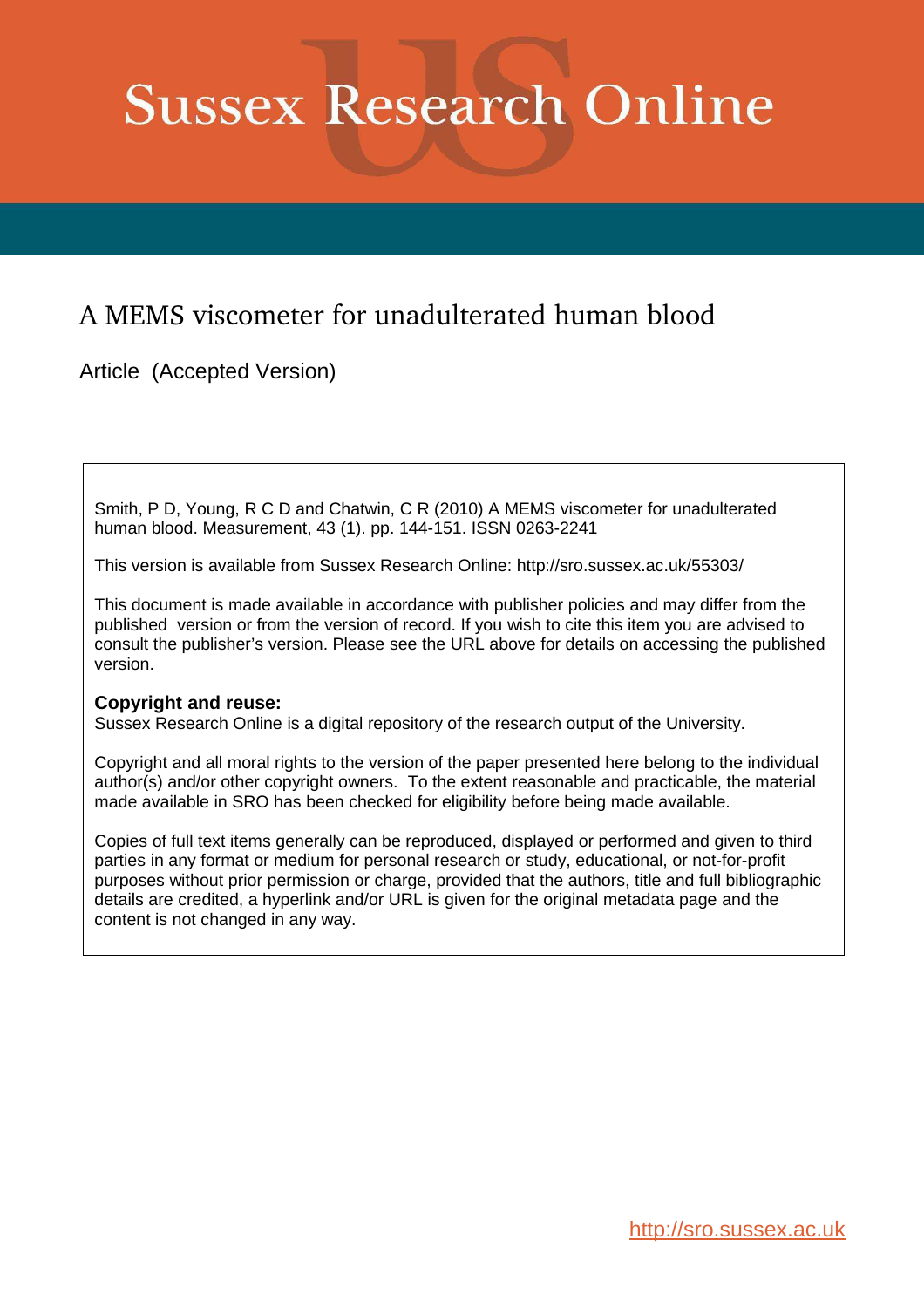#### **A MEMS viscometer for unadulterated human blood**

#### **Abbreviated Title: MEMS viscometer for human blood**

P.D. Smith, R.C.D. Young, C.R. Chatwin\*,

School of Science and Technology, University of Sussex, Falmer, Brighton, BN1 9QT.

\*Corresponding author: Tel =+44(0)1273 678901 E-mail address: c.r.chatwin@sussex.ac.uk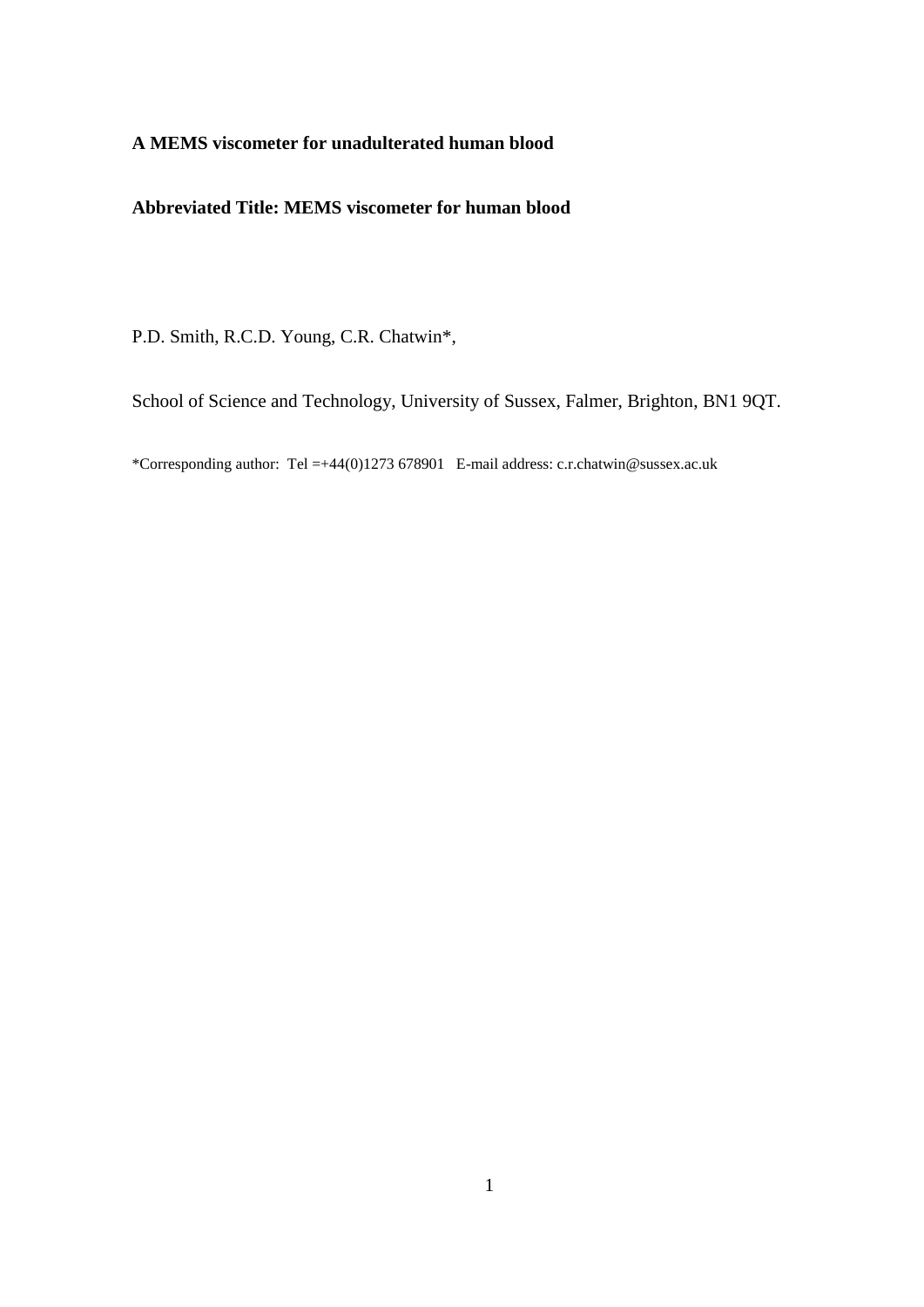#### **Abstract**

The design and theoretical modelling of an oscillating micro-mechanicalviscometer designed for the measurement of whole unadulterated human blood, is described. The proposed device utilises the dependence of the squeeze-film damping ratio on properties of the surrounding fluid to measure fluid viscosity using an oscillating plate structure. The optimum geometrical configuration for the device structure has been investigated and a methodology for defining the optimum configuration of the micro-mechanical sensor identified. This is then applied to calculate the predicted noise equivalent viscosity change  $NE\Delta\eta$ . It was found that the device performance is limited by electronic noise within the detection circuitry rather than thermal mechanical noise. An electronic noise limited measurement resolution of  $\leq$  0.11%, is predicted for measurement over a shear range of 1.0  $\rightarrow$  1000s<sup>-1</sup>, at a measurement bandwidth of 50Hz . The linearity of response of the micro-mechanicalviscometer is considered and the device is predicted to provide a linear measurement response.

Keywords: MEMS, Viscosity, Squeeze-Film Damping, Rheology, Human Blood.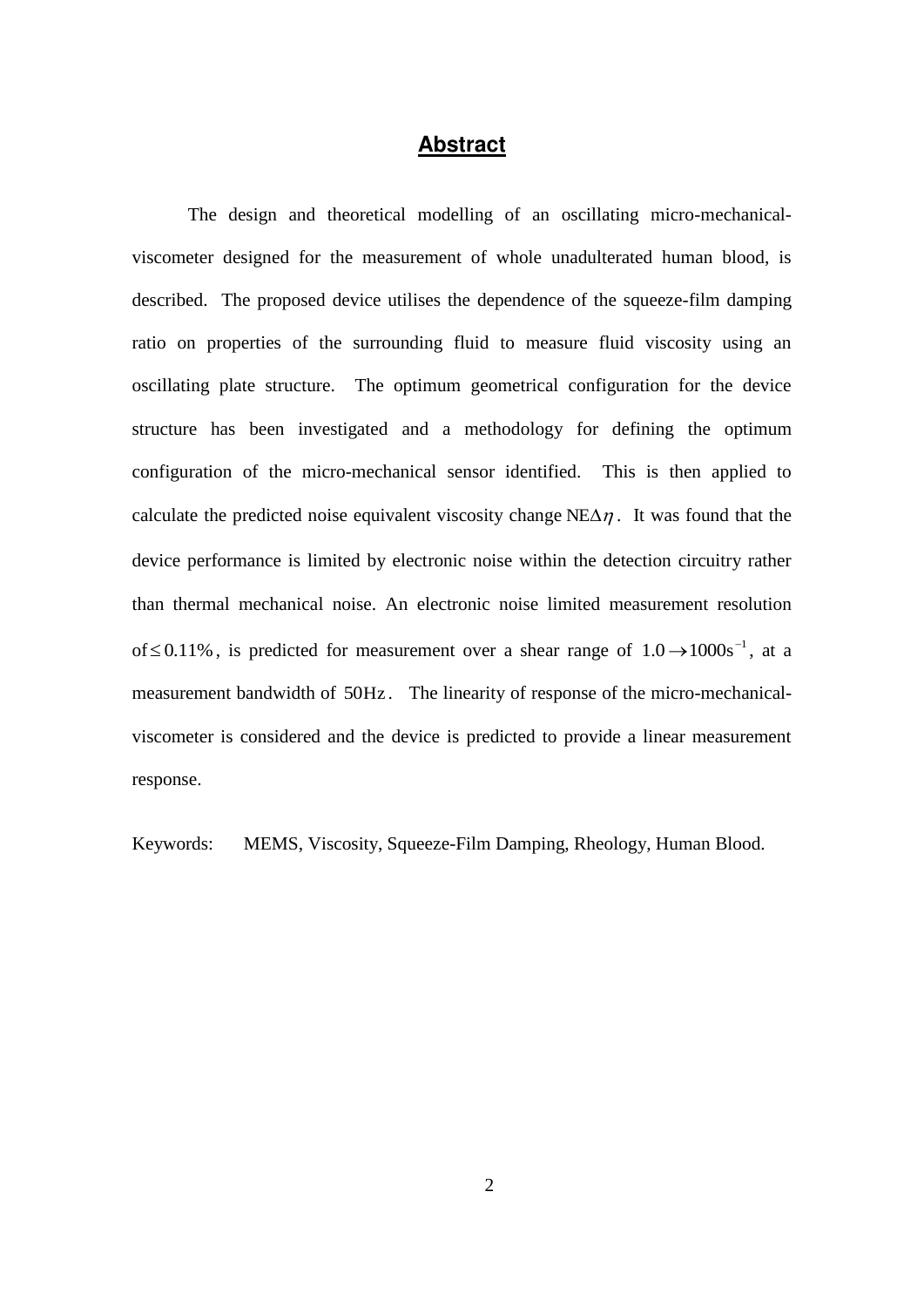## **1 Introduction**

There is increasing clinical interest in the measurement of the viscosity of whole unadulterated human blood as an aid to the diagnosis of cardiovascular conditions.[1],[2] In particular, it has been shown that measurements of the viscosity of whole unadulterated human blood may be useful in mapping hyperlipidemic and hypertensive states.[3] Because of the inherently long measurement times associated with conventional viscometers, it is generally necessary to add anti-coagulants to human blood to prevent clotting. Conventional viscometers also have the added disadvantage that they require relatively large sample volumes. To successfully measure the viscosity of whole unadulterated human blood a faster viscometer is required, with a smaller sample volume and wider shear range than that offered by conventional technology.

Alternative capillary-tube viscometers have been proposed that are capable of measuring whole blood viscosity without the need for anticoagulants. These include, the scanning capillary-tube viscometer,  $Rheolog^{TM}$ , and a mass-detecting capillary-tube viscometer.[4],[5],[6],[7],[8] Whilst recognising the effectiveness of the aforementioned capillary-tube viscometers in overcoming the main limitations of conventional viscometer technology, it is believed that MEMS (micro-elctro-mechanical systems) technology should be capable of providing a faster viscometer with a higher measurement resolution and a wider, more selective shear range.

 Many different types of micro-mechanical mechanical viscometers, utilising a wide range of different measurements techniques, have been reported. These include, measurement of the torsional vibration of an oscillating tube, acoustic wave sensors,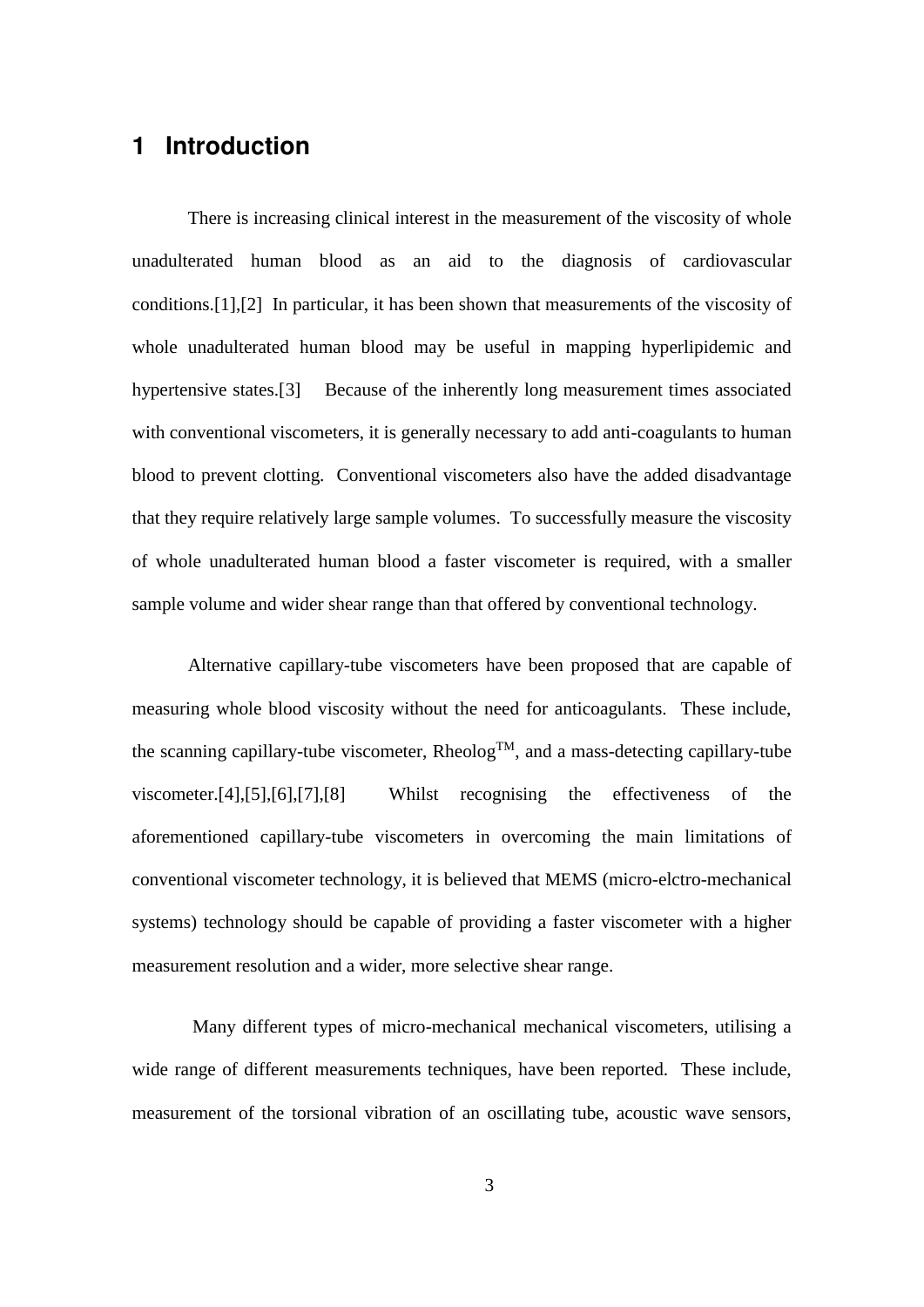thickness shear mode resonators, and oscillating fibre sensors.[9],[10],[11],[12],[13]

Some of the earliest work using an oscillating microstructure for measuring viscosity was carried out by Andrews et.al.[14] This work clearly demonstrated that, the phase angle between the driving force and resulting motion of an oscillating microstructure may be related to the viscosity of the gas via an expression for the squeeze-film damping ratio of the microstructure. Using a similar methodology, the principle of measuring the viscosity of a viscous fluid was later demonstrated by Oden et.al.[15] These results suggest the possibility of measuring viscosities of liquids and gases, in the range  $10^{-2}$  Pa  $\cdot$  s to  $10^{2}$  Pa  $\cdot$  s, using a single cantilever structure.

Following on from these initial studies, several successful attempts have been made at measuring the viscosity of Newtonian and Non-Newtonian fluids with oscillating microstructures, using a variety of actuation and measurement techniques.[16],[17],[18],[19] In general these viscometers rely on separate actuation and measurement techniques, with shear being applied independently to the measurement of fluid viscosity.

It is envisaged that a fully integrated viscometer, capable of measuring viscosity whilst simultaneously applying a known yet variable shear rate, would be advantageous. The proposed micro-mechanical viscometer attempts to achieve this being a single integrated device, designed around a fluid cell that incorporates an oscillating element. It is envisaged that a driving voltage may be applied to the oscillating element to provide electrostatic actuation. The resulting motion of the oscillating element may then be measured using capacitive sensing techniques. The motion of the oscillating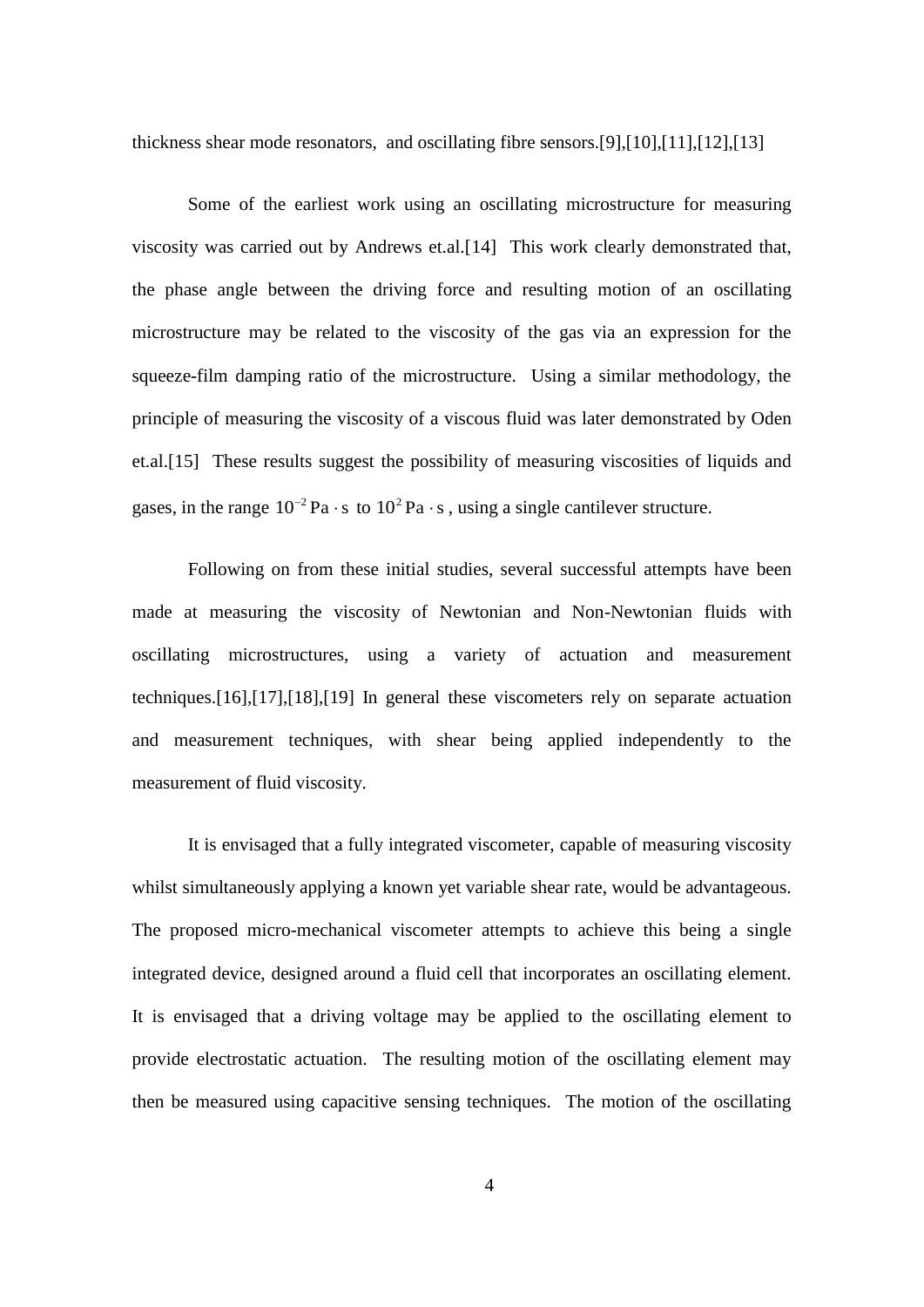element will apply shear to the fluid, whilst simultaneously providing a means of quantifying the fluid viscosity. Fluid viscosity may then be quantified, as a function of the squeeze-film damping ratio, from a direct measurement of the phase angle between the applied driving frequency and the resulting steady state motion of the oscillating bimaterial plate.

## **2 Theory**

The proposed micro-mechanical viscometer is based upon the oscillating microstructure shown in figure 1.

> Figure (1) Schematic diagram of the bi-material plate structure used for the micro-mechanical viscometer, showing (a) the top view of sensor looking down on the upper gold coating layer and (b) the cross section of the side of the sensor showing all constituent layers.

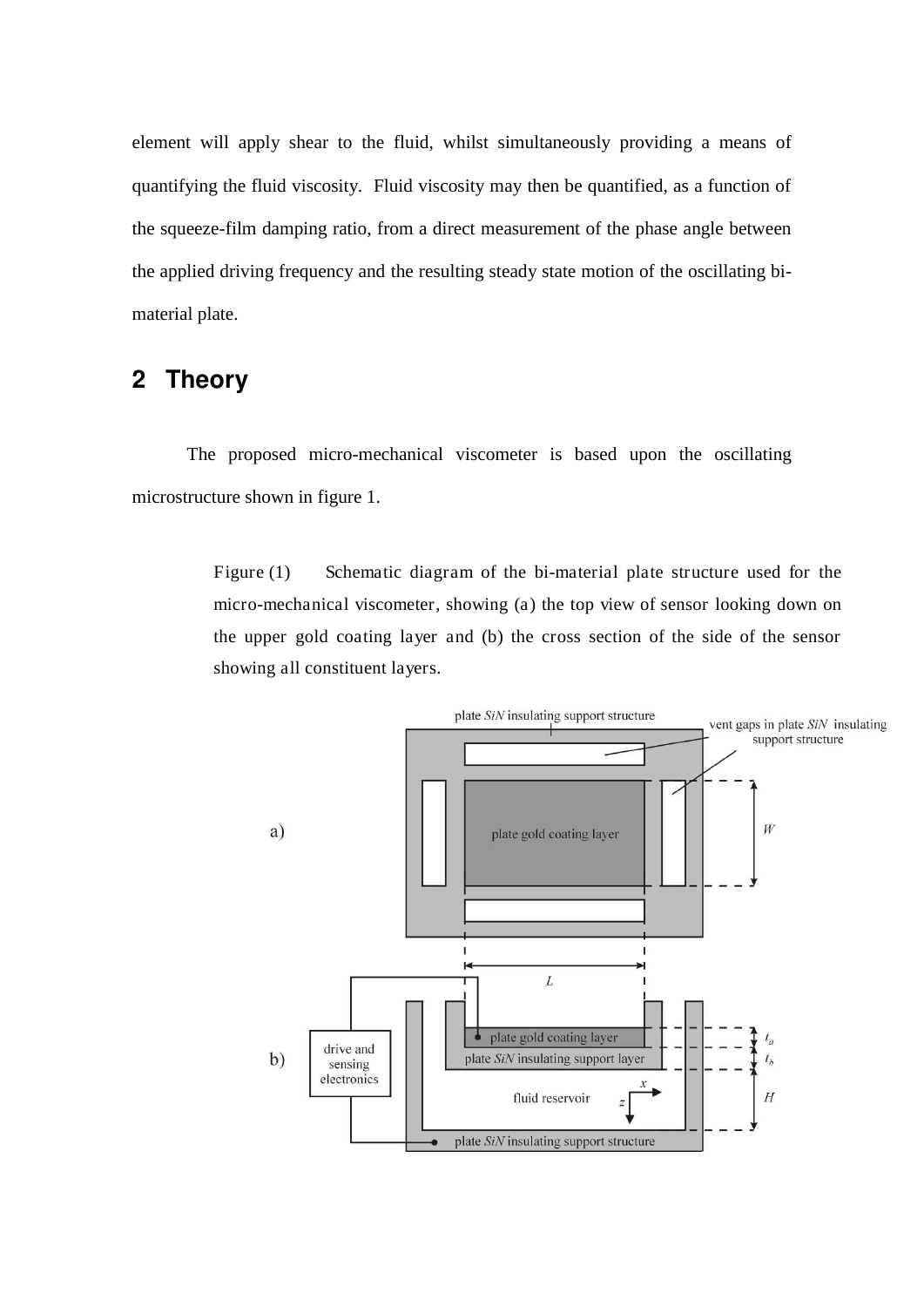This structure forms two parallel rectangular plates with the measured fluid being held between these plates. The lower plate is held stationary, while the upper plate undergoes forced damped harmonic oscillation through the application of an electrostatic driving force. The upper bi-material plate is comprised of an insulating support layer, formed from SiN (silicon nitride), with an upper Au (gold) coating layer. L is the length and W the width of the plate. The suffixes a and b are used to denote the gold coating layer and the SiN support layer respectively. Moreover,  $v_a$  and  $v_b$  are the Poisson's ratio and  $\rho_a$  and  $\rho_b$  the density of the corresponding layer material. The fluid undergoing measurement is contained in a reservoir between the two plates and is completely insulated from any electrical contacts by the SiN layers. The vent holes serve a dual purpose, firstly they allow the loading of a sample fluid into the reservoir; secondly they allow free movement of the fluid in all directions.

The natural resonance frequency of the oscillating bi-material plate has been calculated by approximating its behaviour using the model of a thin rectangular plate, that is simply supported along its four edges. The natural resonance frequency of the fundamental mode of vibration is then given by,[20]

$$
\omega_0 = \pi^2 \left( \frac{1}{L^2} + \frac{1}{W^2} \right) \sqrt{\frac{R}{\rho_a t_a + \rho_b t_b}}
$$
(1.)

where R is the flexural rigidity which is described by,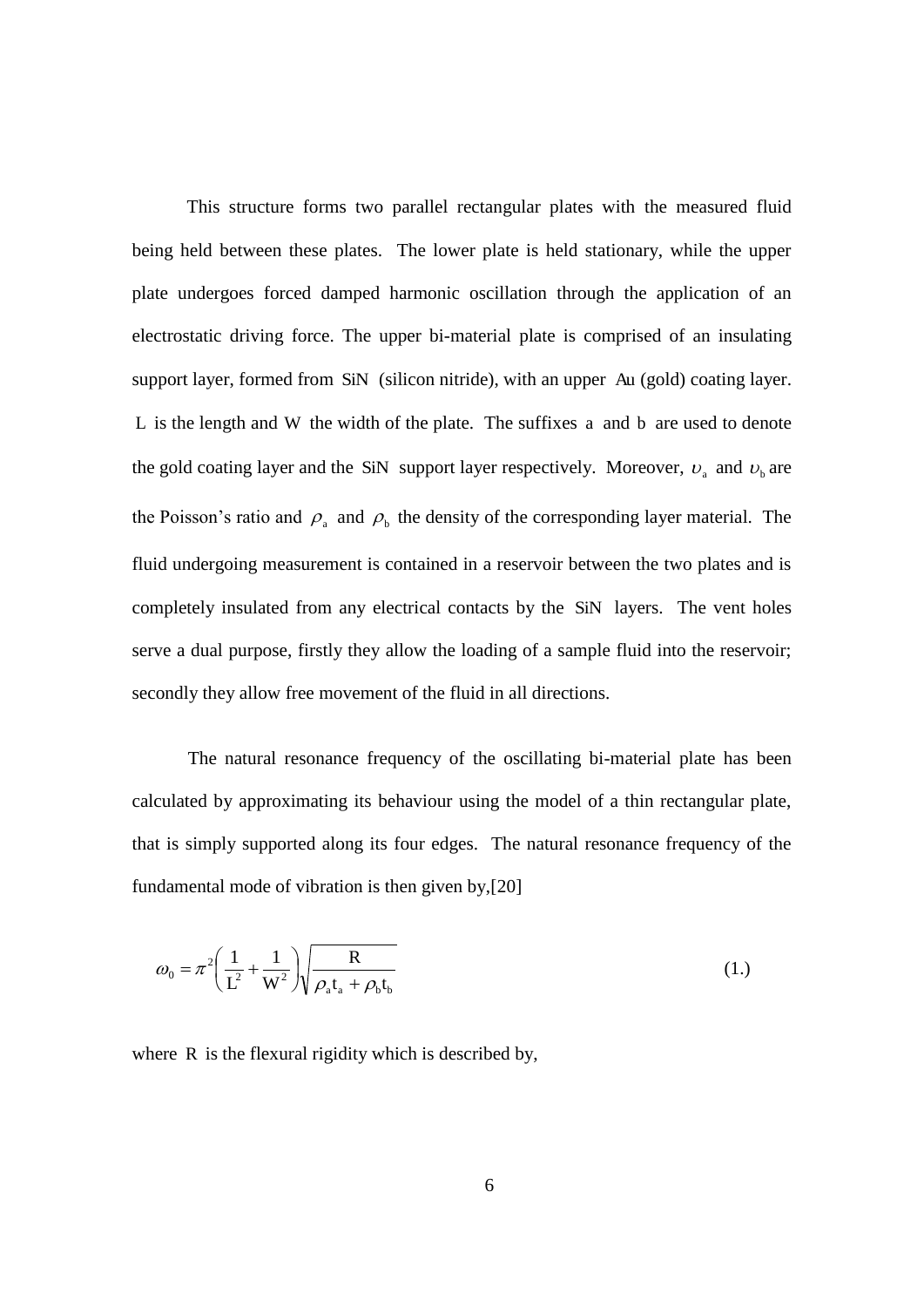$$
R = \frac{EI_{eq}}{\left(1 - \nu_{eq}^2\right)}\tag{2.}
$$

 $EI_{eq}$  is the equivalent modulus of rigidity per unit area of the bi-material plate and this has been derived using an equivalent width technique.[21]  $v_{eq}$  is the equivalent Poisson's ratio, for the bi-material plate and this is given by,[22]

$$
v_{\rm eq} = v_{\rm a} \frac{\mathbf{k}_{3P}}{\mathbf{k}_{2P}}
$$
 (3.)

Where  $k_{2P}$  and  $k_{3P}$  are fitting constants, which are defined as,

$$
k_{2P} = 1 + \frac{E_b t_b^3 (1 - \nu_a^2)}{E_a t_a^3 (1 - \nu_b^2)} + \frac{3 (1 - \nu_a^2) (1 + t_b / t_a)^2 (1 + E_a t_a / E_b t_b)}{(1 + E_a t_a / E_b t_b)^2 - (\nu_a + \nu_b E_a t_a / E_b t_b)^2}
$$
(4.)

$$
k_{3P} = 1 + \frac{\nu_b E_b t_b^3 (1 - \nu_a^2)}{\nu_a E_a t_a^3 (1 - \nu_b^2)} + \frac{3 (1 - \nu_a^2)(1 + t_b / t_a)^2 (1 + \nu_b E_a t_a / \nu_a E_b t_b)}{(1 + E_a t_a / E_b t_b)^2 - (\nu_a + \nu_b E_a t_a / E_b t_b)^2}
$$
(5.)

At any point on the surface of the plate the vertical displacement is assumed to be of the form,[23]

$$
z(x, y) = z_0 \sin \frac{n\pi x}{L} \sin \frac{n\pi x}{W}
$$
 (6.)

where n is an integer value and x is defined as the horizontal position along the plate, measured from the boundary between the plate and the support structure.

For the fundamental mode of vibration, equation (6) predicts that the maximum vertical displacement will occur at the centre of the plate. The spring constant has been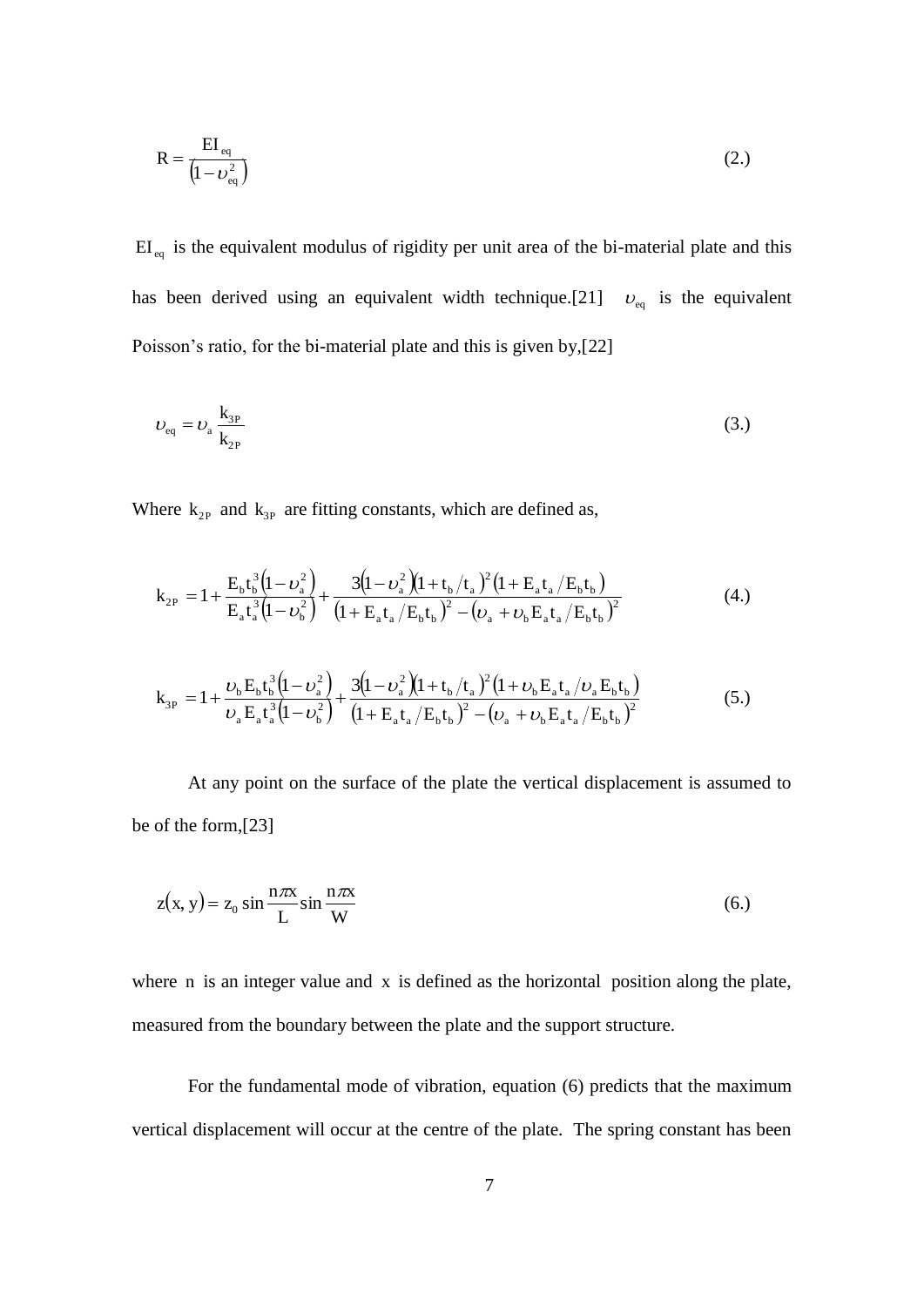evaluated at this point as,

$$
k_s = LW(\rho_a t_a + \rho_b t_b)\omega_0^2
$$
\n(7.)

It is assumed that the bi-material plate is subjected to a harmonic driving force of the form  $F(t) = F_0 \sin \omega_E t$ , where  $F_0$  is the amplitude of the applied driving force, and  $\omega_{\rm E}$  the applied driving frequency.

This driving force will result in the plate exhibiting forced damped harmonic motion. Upon a change in this driving force the time varying vertical displacement of this harmonic motion,  $z(t)$ , contains both transient and steady state components. The transient component is expected to decay exponentially with time, and is considered negligible for  $Dt/2m_{\text{eff}} > 5$ , where D is the damping constant.[24] From this, the time required to reach steady state has been defined in terms of a transient decay time constant,

$$
\tau_{tr} = 5/\xi \omega_0 \tag{8.}
$$

Where  $\xi$  is the damping ratio for the system,.

Upon reaching steady state conditions a forced damped harmonic oscillation, with amplitude  $z_0$ , oscillating at frequency  $\omega_E$ , will exist. The time varying displacement of the bi-material plate is then defined by,

$$
z(t) = z_0 (\sin \omega_E t - \phi)
$$
\n(9.)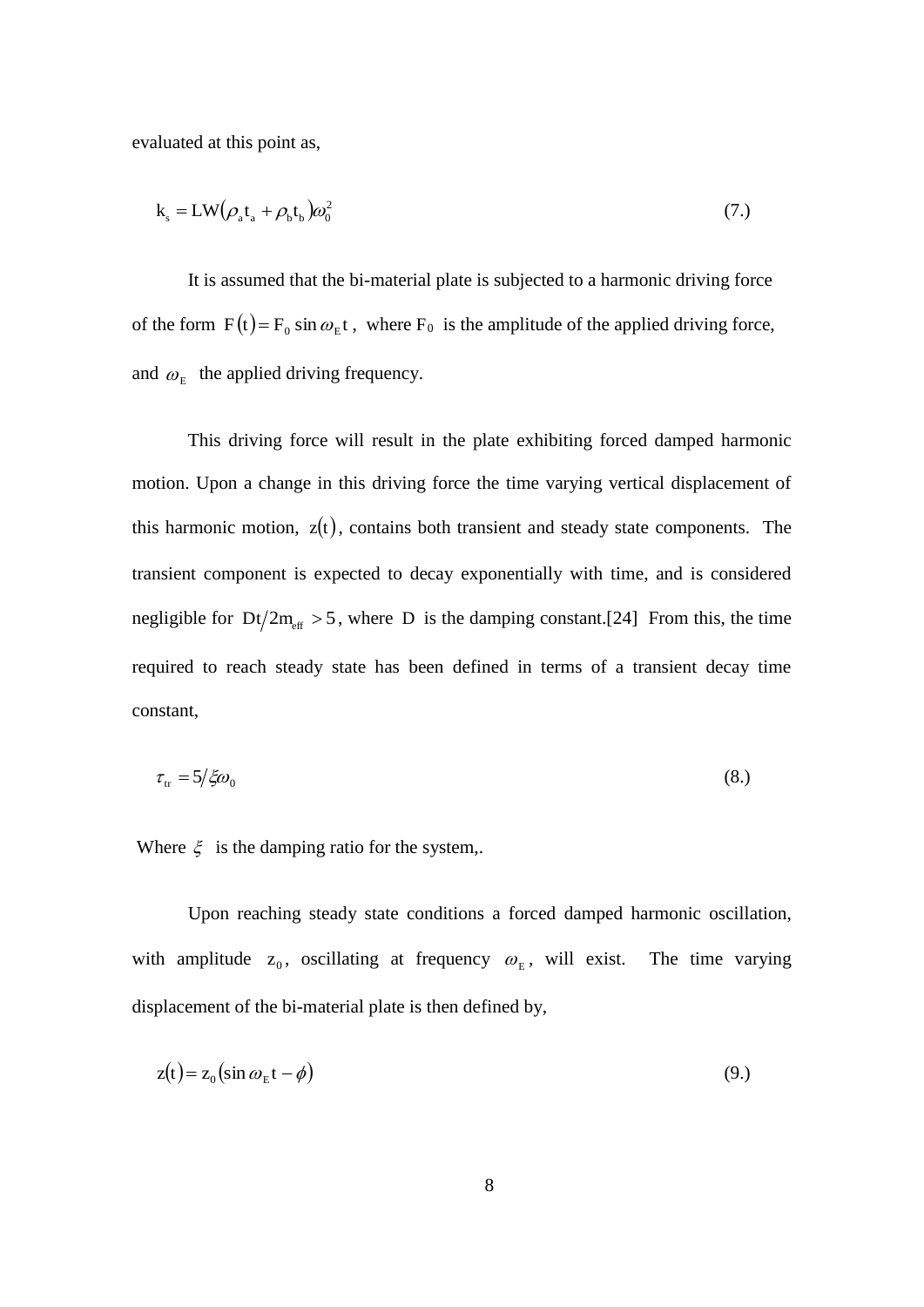where  $\phi$  is the phase angle between the applied driving frequency and the resulting steady state motion of the oscillating bi-material plate. This phase angle is given by,

$$
\tan \phi = \frac{2\xi \omega_{\rm E}/\omega_0}{1 - \omega_{\rm E}^2/\omega_0^2}
$$
 (10.)

The region between the bi-material plate and the fixed bottom plate is referred to as the squeeze gap and the distance between the plates is referred to as the gap height, H . When the gap height is sufficiently small, squeeze-film damping is expected to be the dominant damping mechanism. All edges in the proposed structure are considered to be vented, therefore Blech's formulation for parallel rectangular plates, is assumed to provide a valid solution for the squeeze-film damping effect.[25] For a real viscous fluid, the viscosity is expected to be independent of the ambient air pressure.[26] The expression for the squeeze-film damping ratio may then be expressed as,

$$
\xi_{\text{square}} \approx \frac{0.402 \eta_{\text{eff}} L^3 W}{m \omega_0 H^3} \frac{\left(1 + L^2 / W^2\right)}{\left[\left(1 + L^2 / W^2\right)^2 + 0.010 \sigma^2\right]}
$$
(11.)

Where  $\sigma$  is the squeeze number given by,

$$
\sigma = \frac{12\eta_{\text{eff}}L^2}{P_{\text{air}}H^2}\omega_{\text{E}}
$$
 (12.)

 $\eta_{\text{eff}}$  the shear rate dependent effective viscosity of the fluid and  $P_{\text{air}}$  the ambient air pressure assumed to be 101.32kPa. Assuming  $\sigma$  is small, the ambient air pressure is expected to have virtually negligible impact on the squeeze-film damping ratio.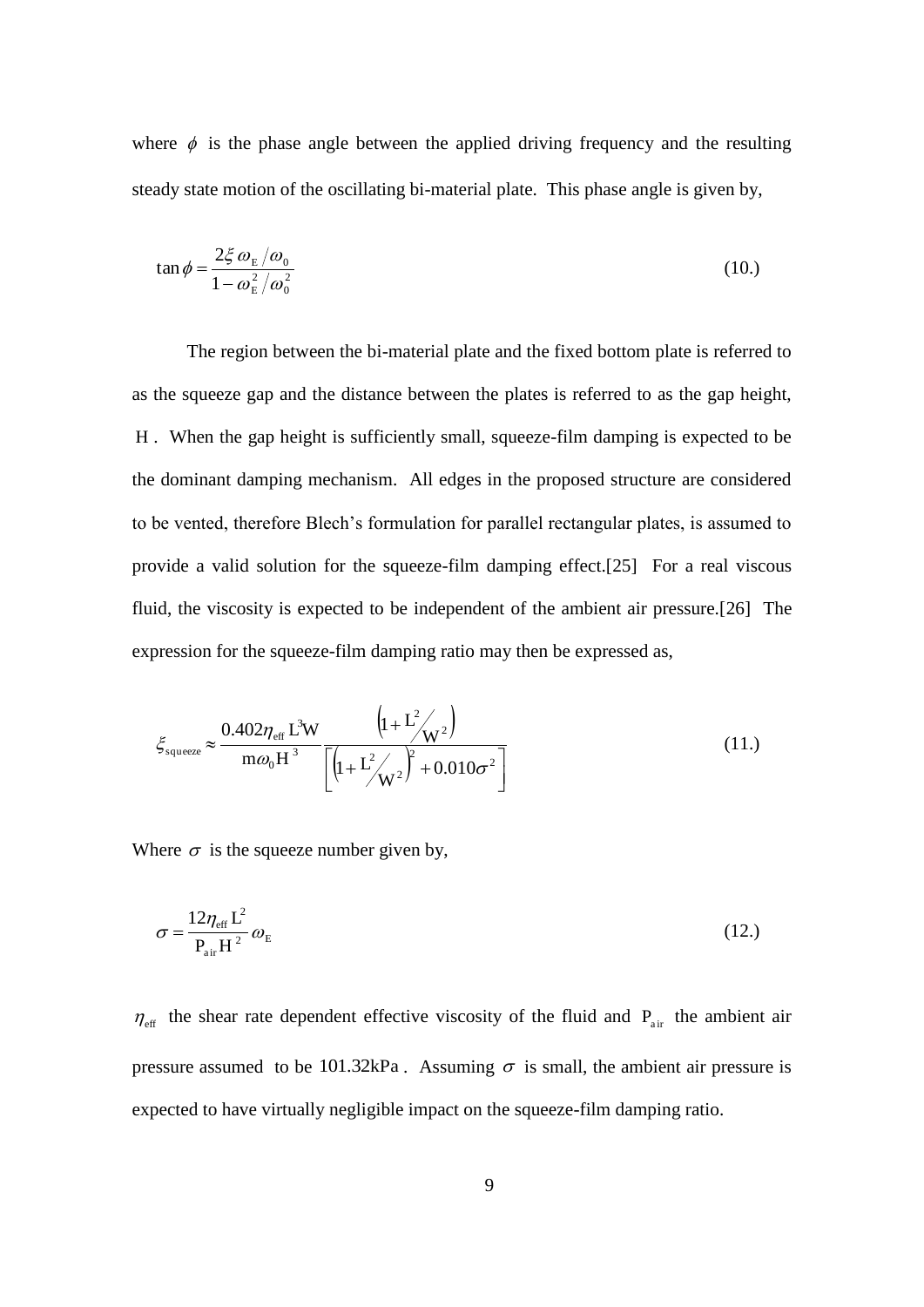Thermal-mechanical noise is expected to be the main source of random noise displacements for the bi-material plate. The rms (root mean squared) random noise displacement of the bi-material plate due to thermal-mechanical noise may be described by,[27],[28],[29]

$$
\langle z_{\text{thermal}} \rangle = \sqrt{\frac{4m\omega_0 k_B T_{\text{amb}} \Delta f}{m^2 Q \left[ \left( \omega_0^2 - {\omega_E}^2 \right)^2 + \left( \omega_0 \omega_E \sqrt{\right)^2 \right]}}
$$
(13.)

Where  $\Delta f$  is the measurement bandwidth in Hz and  $k_B$  is Boltzmann constant, assumed to be  $1.38 \times 10^{-23}$  J  $\cdot$  K<sup>-1</sup>, T<sub>amb</sub> is the ambient temperature and Q the quality factor of the oscillator which is related to the damping ratio by,  $\xi = 1/2Q$ .

The solution of equation (13) will depend on the applied driving frequency as such  $\langle z_{\text{thermal}} \rangle$  will be minimised for the specific cases where  $\omega_{\text{E}} \ll \omega_0$  or  $\omega_{\text{E}} >> \omega_0$ 

$$
\langle z_{\text{thermal}} \rangle = \sqrt{\frac{4k_{\text{B}}T_{\text{amb}}\Delta f}{k_{\text{s}}\omega_0 Q}} = \sqrt{\frac{8k_{\text{B}}T_{\text{amb}}\zeta\Delta f}{k_{\text{s}}\omega_0}}
$$
(14.)

The dielectric layer between the substrate and the bi-material plate consists of two separate materials, the insulating support layer, and the fluid in the squeeze gap. For a steady state forced damped harmonic oscillation, an average time varying vertical displacement of the plate is predicted.  $z_0(t)$  represents the displacement at the midpoint of the plate. The effective plate separation,  $d_{\text{eff}}$ , is more closely related to the average displacement of the plate evaluated across the whole surface of the plate which has been defined as  $z_{\text{eff}}(t)$ . The time varying capacitance of the micro-mechanical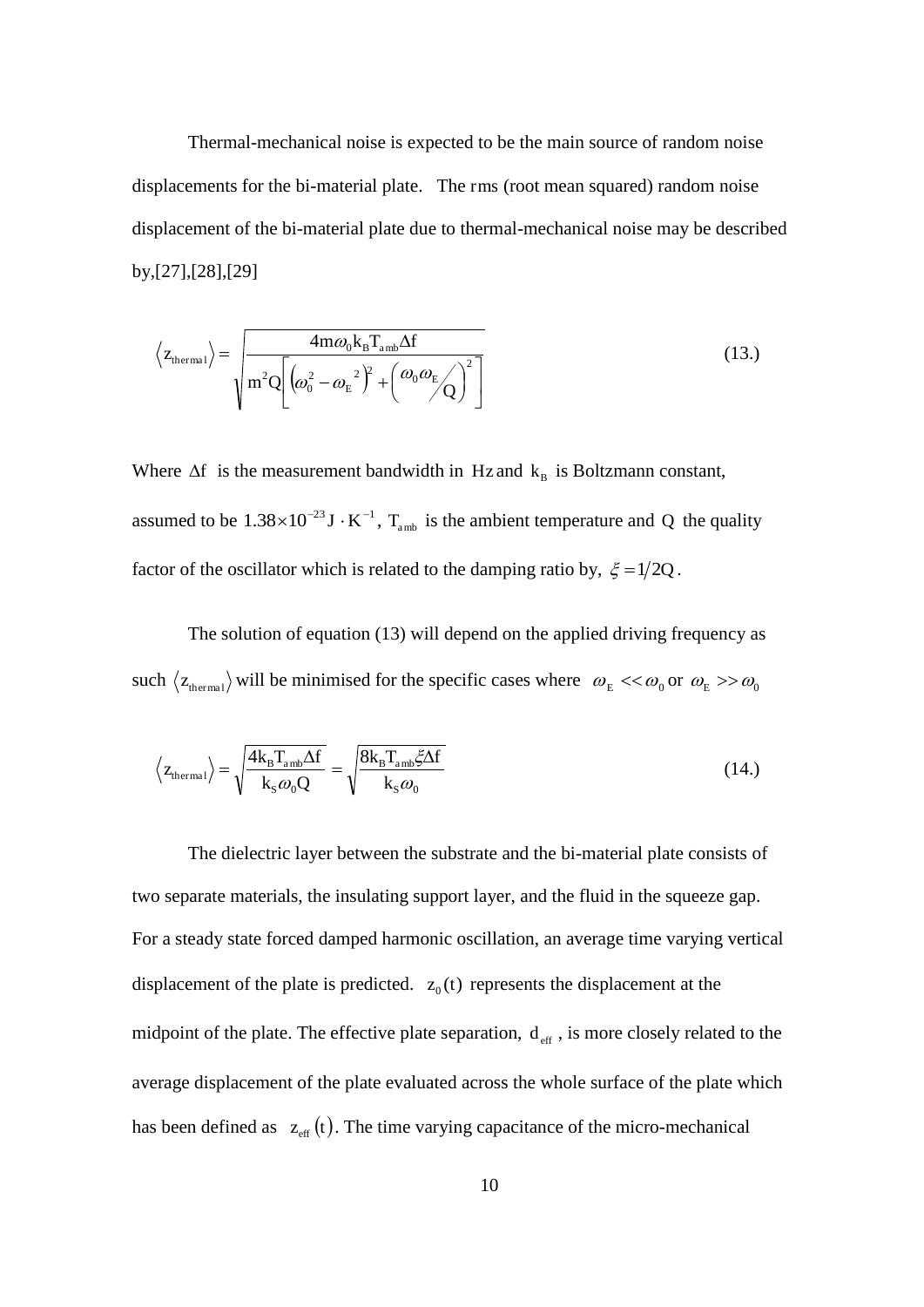viscometer may be described by,

$$
C(t) = \frac{\varepsilon_0 \varepsilon_{\text{fluid}} LW}{d_{\text{eff}}(t)} = \frac{\varepsilon_0 \varepsilon_{\text{fluid}} LW}{\left(H + t_b \frac{\varepsilon_{\text{fluid}}}{\varepsilon_{t_b}} - z_{\text{eff}}(t)\right)}
$$
(15.)

 $\varepsilon_0$  is the permittivity of free space, assumed to be  $8.85 \,\mathrm{pF \cdot m}^{-1}$ ,  $\varepsilon_{\text{fluid}}$  the relative permittivity of the fluid in the squeeze gap and  $\varepsilon_{t_b}$  the relative permittivity of the SiN insulating support layer.

It is assumed that a sinusoidal drive voltage of the form  $V_{in}(t) = V_0 + V_1 \sin \omega_E t$  is applied to the micro-mechanical sensor. This drive voltage causes an attractive electrostatic force,  $F_{v_{in}}(t)$ , between the substrate and the bi-material plate. Assuming the micro-mechanical sensor is operated in Q-drive mode,[30] and has a constant offset displacement, the average vertical deflection of the bi-material plate may be described by,

$$
z_{\rm eff}(t) = \left(1 - \frac{2}{\pi}\right) \left[ z_{\rm offset} + z_0 \sin(\omega_{\rm E} t - \phi) \right]
$$
 (16.)

The constant offset displacement being given by,

$$
z_{\text{offset}} = \frac{Q_0^2}{2\varepsilon_0 L W k_s}
$$
 (17.)

for a constant charge,  $Q_0$ , which is given by,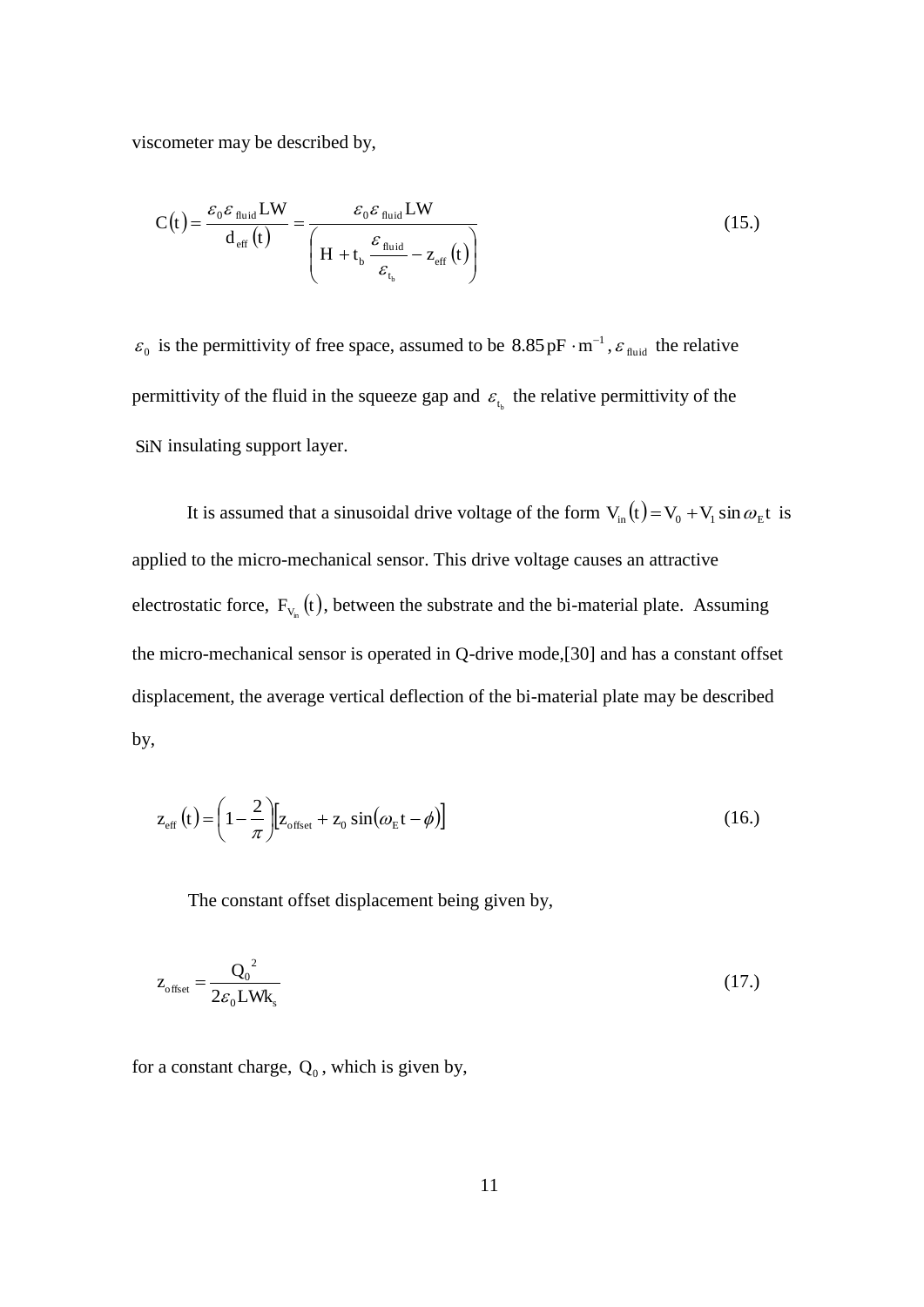$$
Q_0 = \frac{\varepsilon_0 LW}{\left(H + t_b \frac{\varepsilon_{\text{fluid}}}{\varepsilon_{t_b}} - z_{\text{offset}}\right)}
$$
(18.)

The applied electrostatic force will cause a vertical displacement of the bimaterial plate, consisting of both static and time varying components, which at the centre of the plate is described by,

$$
z(t) = z_{\text{offset}} + z_0 \sin(\omega_{\text{E}}t - \phi) \tag{19.}
$$

For one period of oscillation the applied electrostatic force will cause vertical deflection at the centre of the plate that may be described by,

$$
\langle z(t) \rangle = z_{\text{offset}} + \frac{z_0 \sqrt{2}}{2} \tag{20.}
$$

Moreover, this is assumed to result from an average applied driving voltage,

$$
\langle V_{\rm in} \rangle = V_0 + \frac{V_1 \sqrt{2}}{2} \tag{21.}
$$

Now by applying Hooke's law the equivalent average applied electrostatic force is described by,

$$
\left\langle F_{v_{in}}(t)\right\rangle =\frac{\varepsilon_{0}\left\langle V_{in}(t)\right\rangle ^{2}A_{elec}}{2d_{\text{eff}}^{2}}=k_{s}\left\langle z(t)\right\rangle \tag{22.}
$$

The applied electrostatic force  $\propto 1/d_{\text{eff}}^2$ , and the spring force  $\propto \langle z(t) \rangle$ , therefore equation (22) will only have a stable solution for  $\langle z(t) \rangle < d_{\text{eff}} / 3$ .[31] When  $\langle z(t) \rangle > d_{\text{eff}} / 3$  this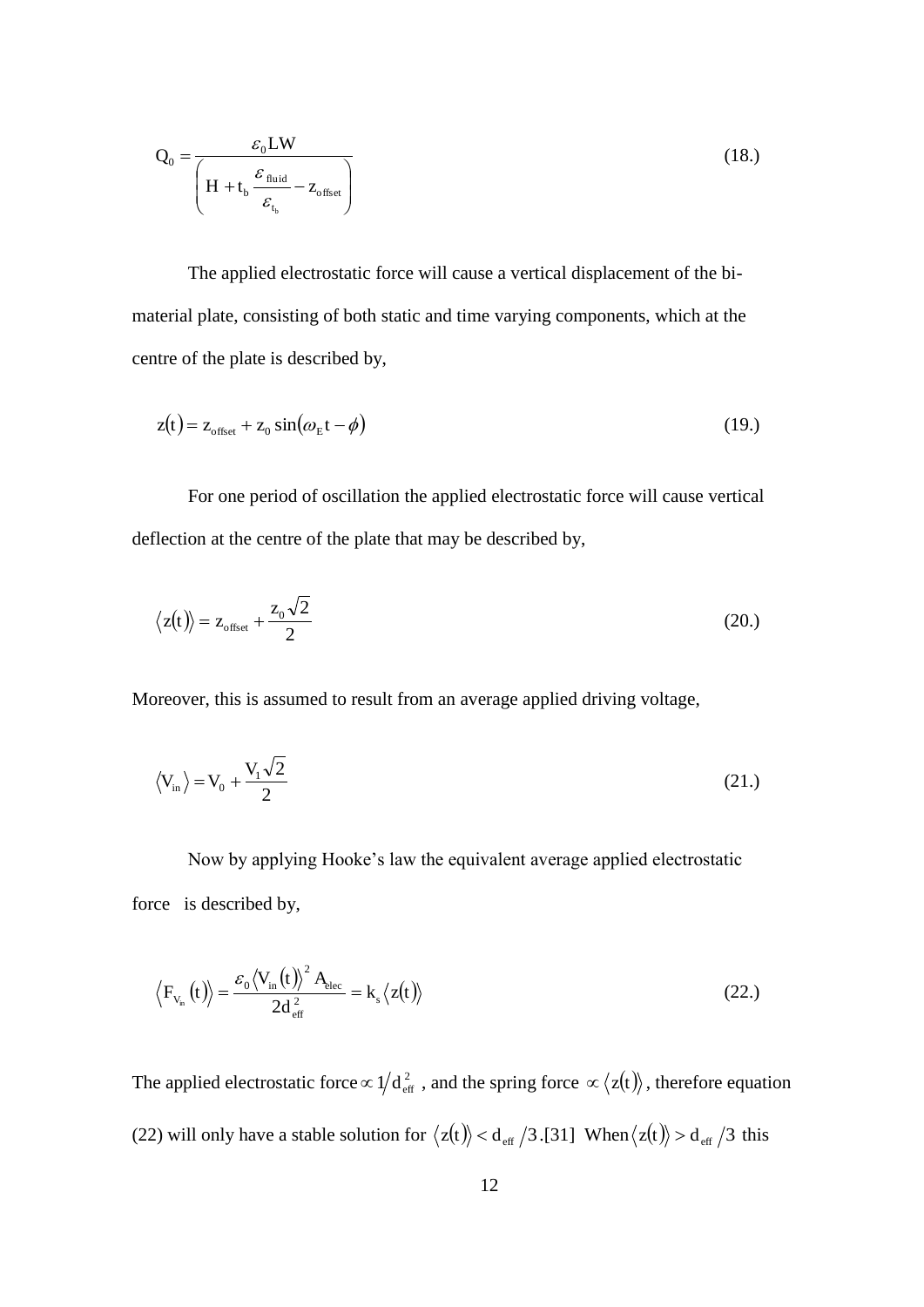instability will cause a sudden deflection of the centre of the bi-material plate all the way down to the bottom of the squeeze gap. This sudden deflection, generally referred to in literature in terms of a threshold or pull-down voltage, is attributed to the concentration of electrostatic forces at the centre of the plate.[32]

Whole unadulterated human blood is a Non-Newtonian fluid for which the viscosity of the fluid is expected to vary with shear rate,  $\dot{\gamma}$ . To fully describe the shear rate dependent effective viscosity across the full range of shear rates, a Cross model has been applied. This Cross model describes the effective viscosity of a Non-Newtonian fluid as,[33]

$$
\frac{\eta_{\text{eff}} - \eta_{\text{high}}}{\eta_{\text{low}} - \eta_{\text{high}}} = \frac{1}{1 + \left(K^2 \dot{\gamma}^2\right)^{(1-n)/2}}\tag{23.}
$$

where  $\eta_{\text{low}}$  and  $\eta_{\text{high}}$  are the fluid viscosities, at very low and very high shear rates, respectively and K and n are fitting constants.

The shear rate is dependent on the velocity profile of the fluid between the plates and is expected to be proportional to the applied driving frequency. In order to define an analytical expression for the shear rate, the device under consideration has been treated as a "squeeze-flow rheometer" assuming non-lubricated squeeze flow.

For a Non-Newtonian fluid squeezed between parallel circular plates of radius r , the shear rate may be closely approximated by, [34]

$$
\dot{\gamma} = \left[\frac{2(2n+1)}{3n}\right] \left(\frac{u_z r}{H^2}\right) \tag{24.}
$$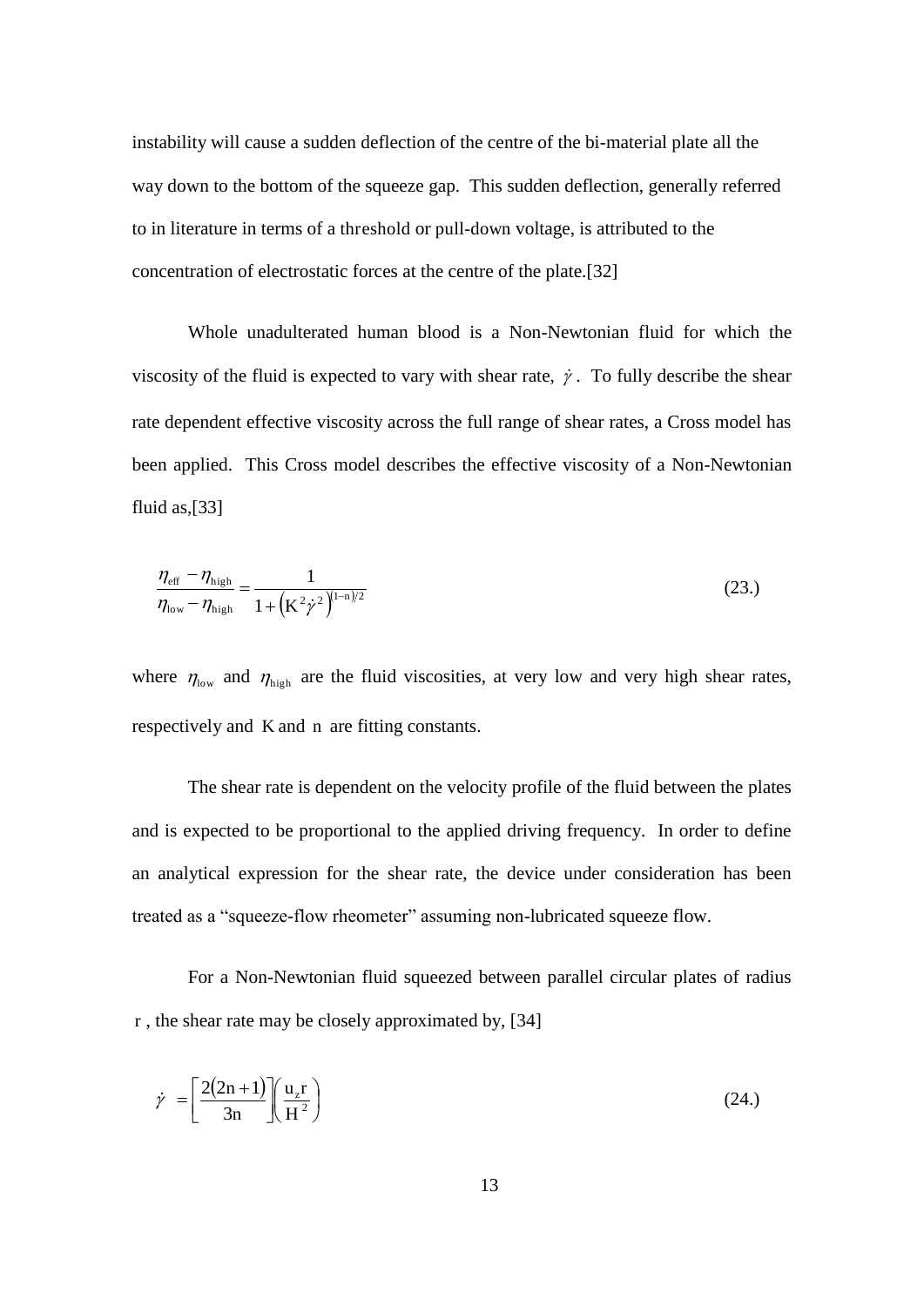Where the plate velocity,

$$
u_z = -\frac{dH(z)}{dt} = z_0 \omega_E \cos \omega_E t \,, \tag{25.}
$$

By assuming that plate is sufficiently vented so as to ensure that the fluid is free to move equally in all directions equation (24) may be applied to a rectangular plate using an effective radius for a circular plate of equivalent area,  $r_{\text{eff}} = \sqrt{L W/\pi}$ . For a rectangular plate the rms shear rate, resulting from an rms plate velocity,  $u_z$  =  $z_0 \omega_E / \sqrt{2}$ , may then be described by,

$$
\langle \dot{\gamma} \rangle = \left[ \frac{2(2n+1)}{3n} \right] \left[ \left( \frac{z_0 \omega_E}{\sqrt{2} H^2} \right) \left( \frac{L W}{\pi} \right)^{1/2} \right]
$$
(26.)

The above set of governing analytical equations has been applied in the following section to model the operation of the proposed device. Equations 1 to 10 define the analytical model applied to evaluate the motion of the oscillating plate structure. Particular attention has been paid to the relationship between the squeeze-film damping ratio and the phase angle that exists between the applied driving frequency and the resulting frequency of oscillation of a bi-material plate.

Equation 11 describes the relationship between the squeeze-film damping ratio and the viscosity of the fluid. This is applied in conjunction with the relevant results from the derivation outlined by equations 1 to 10 to define the change in phase angle that results from a change in fluid viscosity. The corresponding thermal mechanical-noise term has then been defined in equations 13 and 14.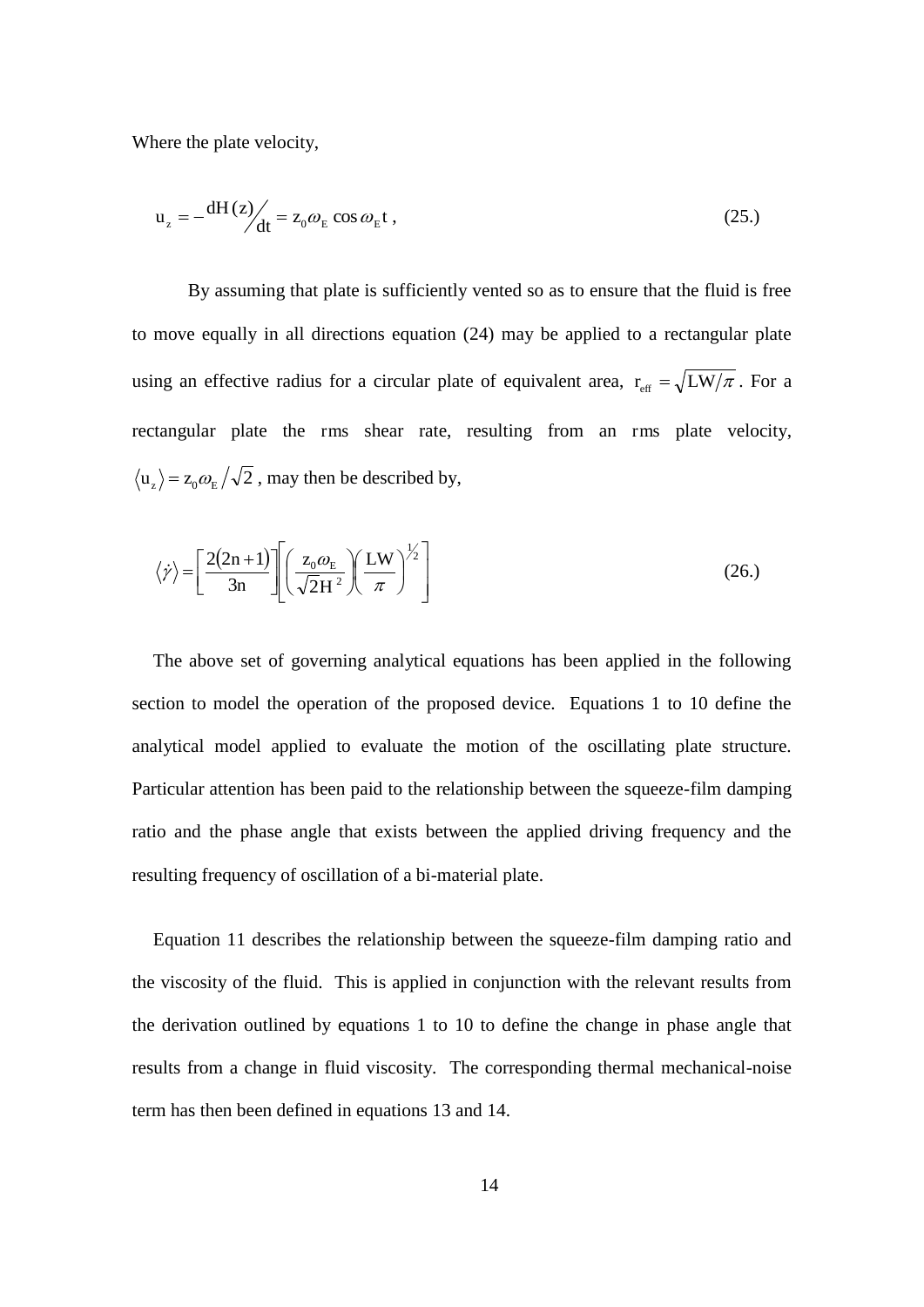The plate is subjected to a sinusoidal drive voltage and the resulting motion of the plate described in equations 15 to 22, of particular importance is the vertical displacement of the plate as this relates directly to shear rate applied to the fluid. Finally equations describing the effective viscosity of a Non-Newtonian fluid as a function of shear rate have been presented. In particular an equation describing the dependence of the applied shear rate on the motion of the plate and geometrical configuration of the device has been defined.

## **3 Device Modelling**

All device modelling has been based upon an  $SiN - Au$  bi-material plate structure using the assumed material parameters shown in table I.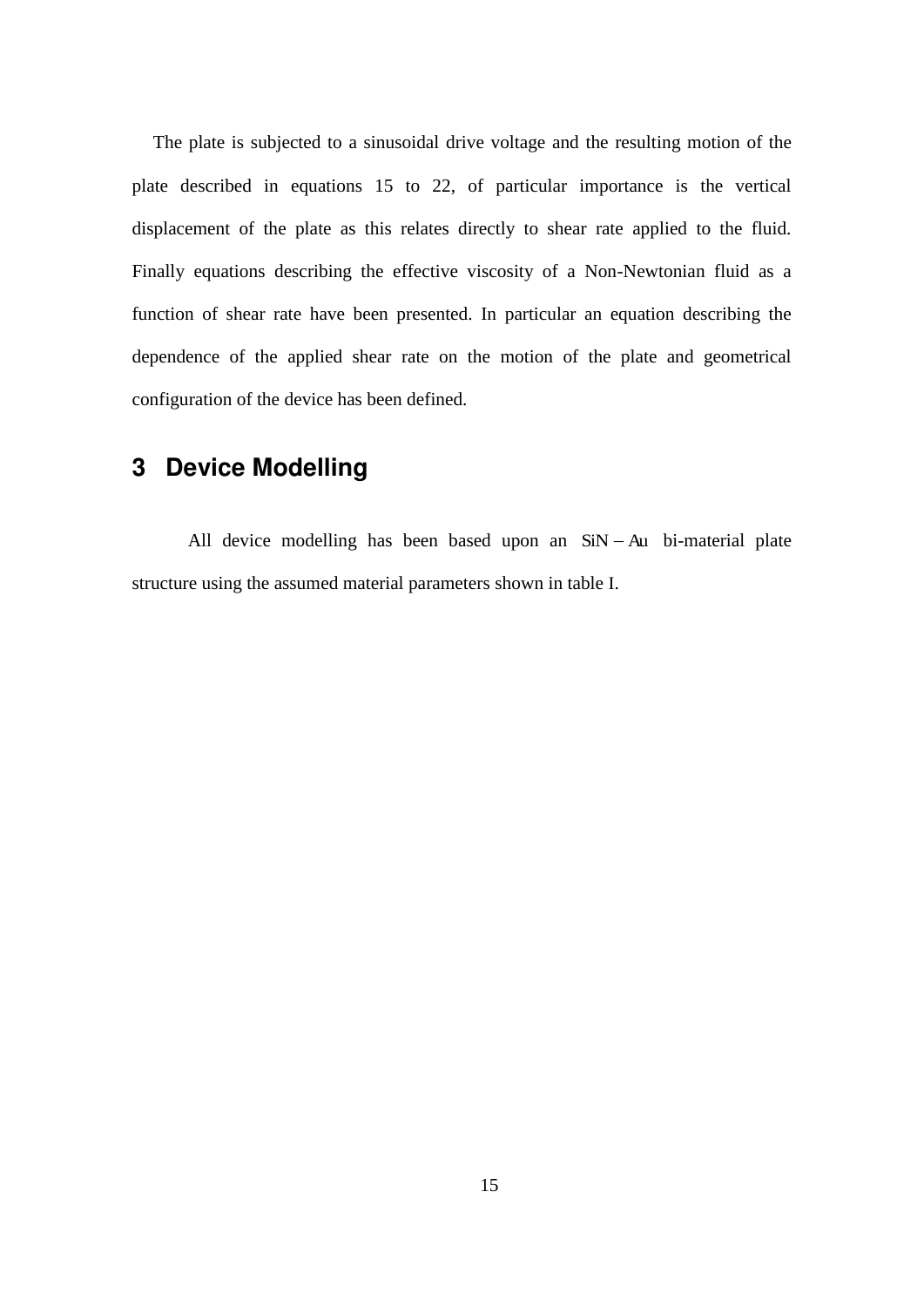| Material Parameter                    | Gold  | Silicon Nitride | Human Blood |
|---------------------------------------|-------|-----------------|-------------|
| Young's Modulus, E (GPa)              | 78    | 146             |             |
| Density, $\rho$ (kg·m <sup>-3</sup> ) | 18900 | 3100            | -           |
| Poisson's ratio, $\nu$                | 0.35  | 0.28            | -           |
| Relative permittivity, $\varepsilon$  |       | 7.5             | 73          |

TABLE I Assumed material parameters used for calculation of optimum viscometer configuration and resulting performance values.

The bi-material plate is treated as a forced damped harmonic oscillator subject to an electrostatic driving force through application of a driving voltage applied under Qdrive conditions. The driving force is assumed to be applied at a constant frequency and the phase angle quantified from the squeeze-film damping ratio through application of equation (11).

The phase angle may only be measured once steady state conditions have been reached. The measurement bandwidth for the micro-mechanical viscometer is therefore dependent on the transient decay time constant. Since the transient decay time constant is itself dependent on the damping ratio, it is necessary to take into account the value of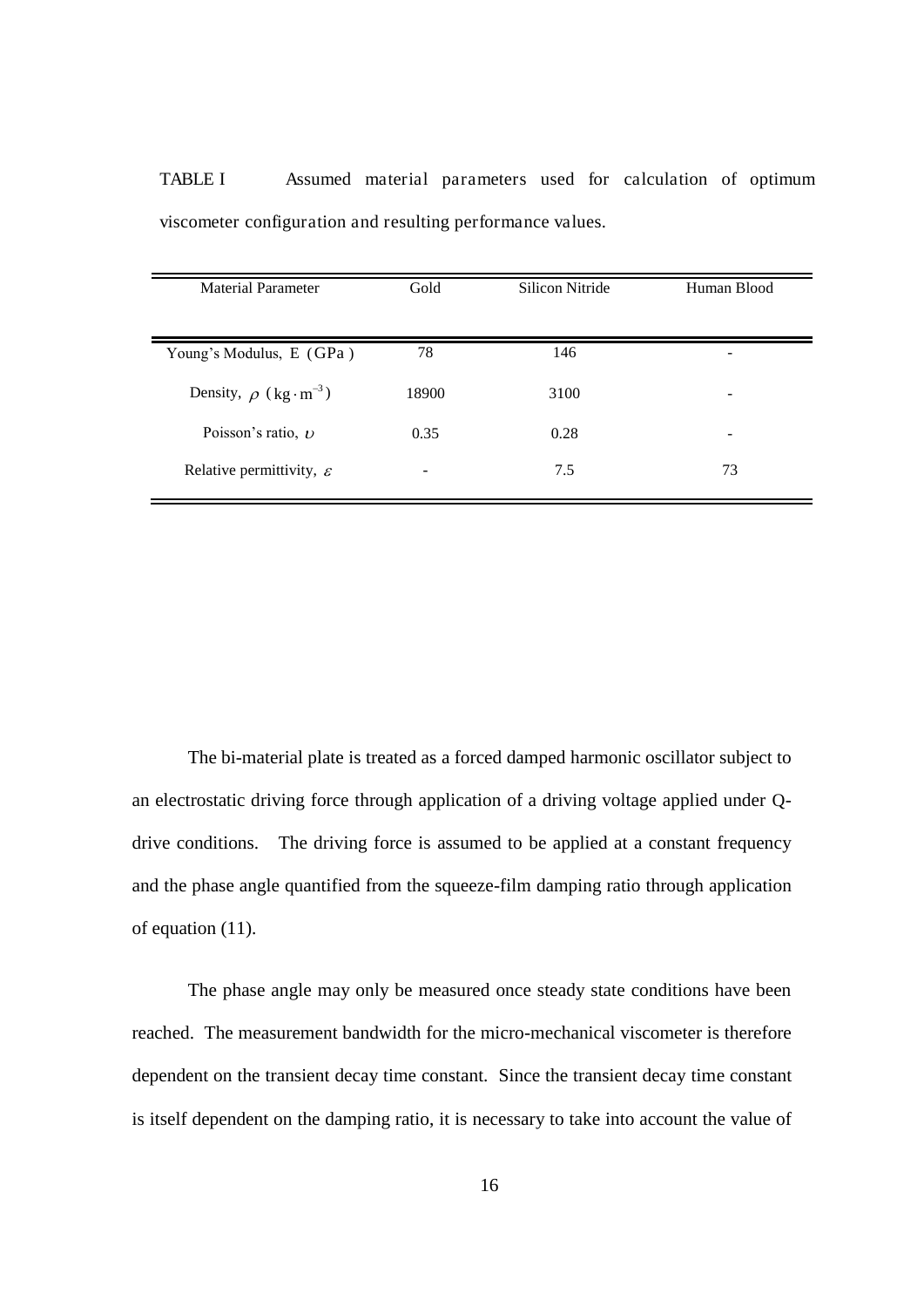$\zeta_{\text{source}}$  when setting the measurement bandwidth for the micro-mechanical sensor.

The performance of the proposed viscometer has been quantified in terms of  $NEA\eta$  (noise equivalent viscosity change). This is defined as the change in viscosity that produces an snr (signal to noise ratio) of unity. Both signal and noise will produce a change in the damping ratio through different mechanisms. Only the change in signal however, results from a change in fluid viscosity. Therefore, both signal and noise are defined in terms of a change in damping ratio,  $\Delta \xi$ .

The signal is derived directly from the viscosity of the fluid, with the relationship between  $\eta_{\text{signal}}$  and  $\xi_{\text{signal}}$  being defined by equation (11). Signal is denoted by  $\Delta \xi_{signal}$ , and is defined as the change in squeeze-film damping ratio that occurs due to a change in viscosity of  $\Delta \eta_{\text{signal}}$ .

Mechanical noise is assumed to arise solely from the change in gap height that occurs due to thermal-mechanical noise. Noise is denoted by  $\Delta \xi_{\text{noise}}$  and is defined as, the change in damping ratio that occurs due to the average change in gap height that would result from  $\langle z_{\text{thermal}} \rangle$ , with  $\langle z_{\text{thermal}} \rangle$  being calculated from equation (13). The resulting signal to noise ratio is then simply defined as,  $\text{snr} = \Delta \xi_{\text{signal}} / \Delta \xi_{\text{noise}}$ . Both  $\Delta \xi_{signal}$  and  $\Delta \xi_{noise}$  noise are calculated as deviations from the standard squeeze film damping ratio, with  $\Delta \xi_{\text{signal}} = \xi_{\text{signal}} - \xi_0$  and  $\Delta \xi_{\text{noise}} = \xi_{\text{noise}} - \xi_0$ . Where  $\xi_0$  is the initial squeeze-film damping ratio, associated with the effective viscosity of whole unadulterated human blood at the minimum rms shear rate,  $\eta_0$ .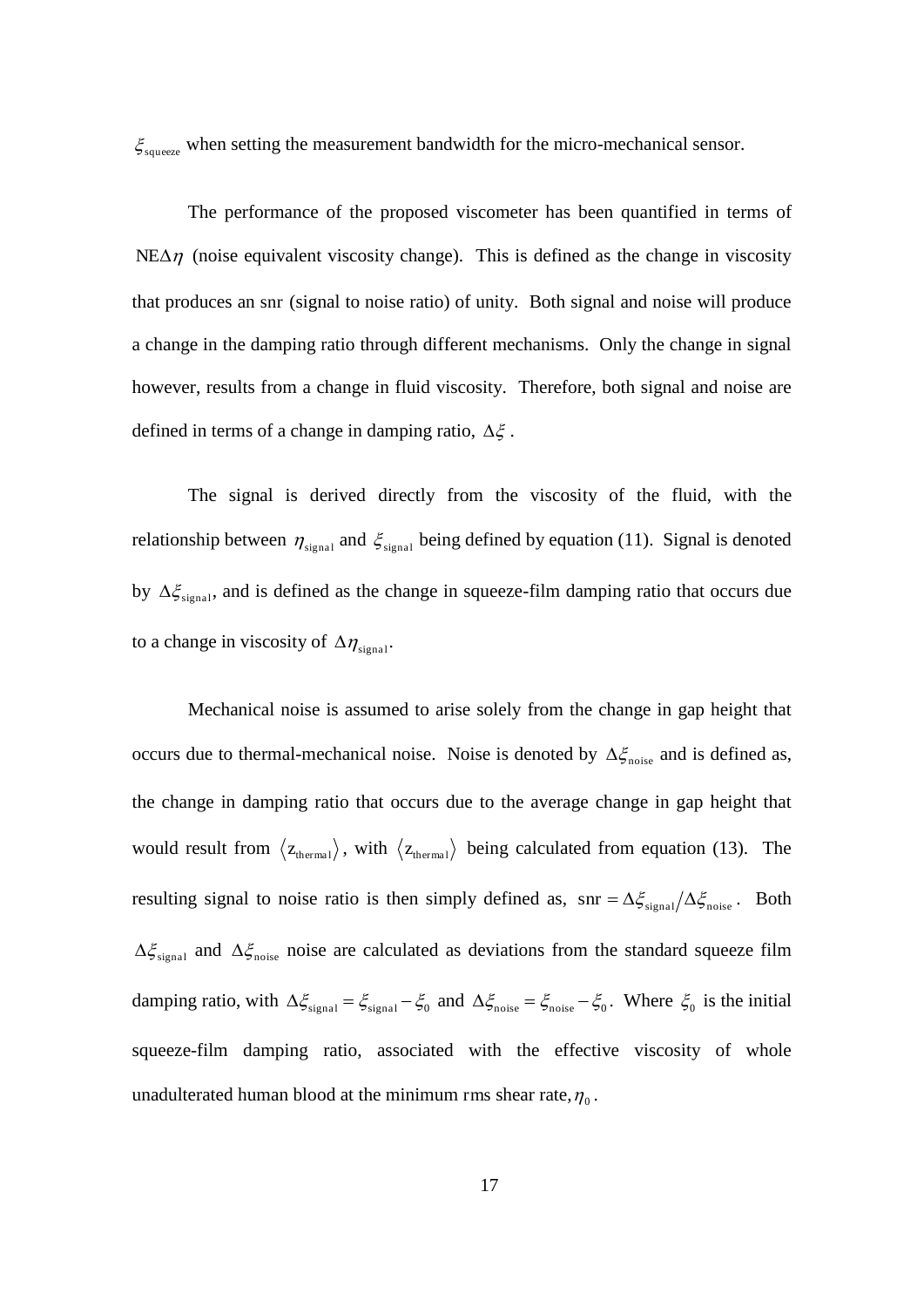To minimise the rms thermal-mechanical noise displacements  $\omega_{E}$  is set at a value well above the natural resonance frequency of the bi-material cantilever.  $\langle z_{\text{thermal}} \rangle$ will then be approximated by equation (14). This suggests that,  $\langle z_{\text{thermal}} \rangle \propto \xi^2$  and therefore the noise, will be minimised by minimising  $\xi_0$ . This is achieved by setting the gap height at its maximum permissible value,  $H_{\text{max}}$ .

Three main restrictions that limit  $H_{\text{max}}$  have been identified. Firstly, it is necessary to ensure that squeeze-film damping remains the dominant damping source. Contributions from the fluid spring force have been neglected. It is then assumed that, as the gap height is increased, viscous damping will eventually become the dominant damping source. We therefore impose the condition that the gap height must be set small enough to ensure that  $\zeta_{viscons} \leq \zeta_{source} / 10$ , where the squeeze film damping ratio for viscous damping is given by,

$$
\xi_{\text{viscous}} = \frac{3\pi\eta_{\text{eff}} W + \frac{3}{4}\pi W^2 (2\rho_{\text{fluid}}\eta_{\text{eff}}\omega_{\text{E}})^{1/2}}{2(\rho_{\text{a}}t_{\text{a}} + \rho_{\text{b}}t_{\text{b}})W^2\omega_{\text{E}}}
$$
(27.)

with  $\rho_{\text{fluid}}$  being the viscosity of the surrounding fluid.

The second restriction on  $H_{\text{max}}$  arises from the need to limit the maximum permissible voltage for actuation of the bi-material cantilever. As the plates are moved further apart, the drive voltage must be increased to maintain a constant amplitude of oscillation. To account for this the condition is imposed that the gap height must be set sufficiently small so as to ensure that  $V_0 \le 100V$ .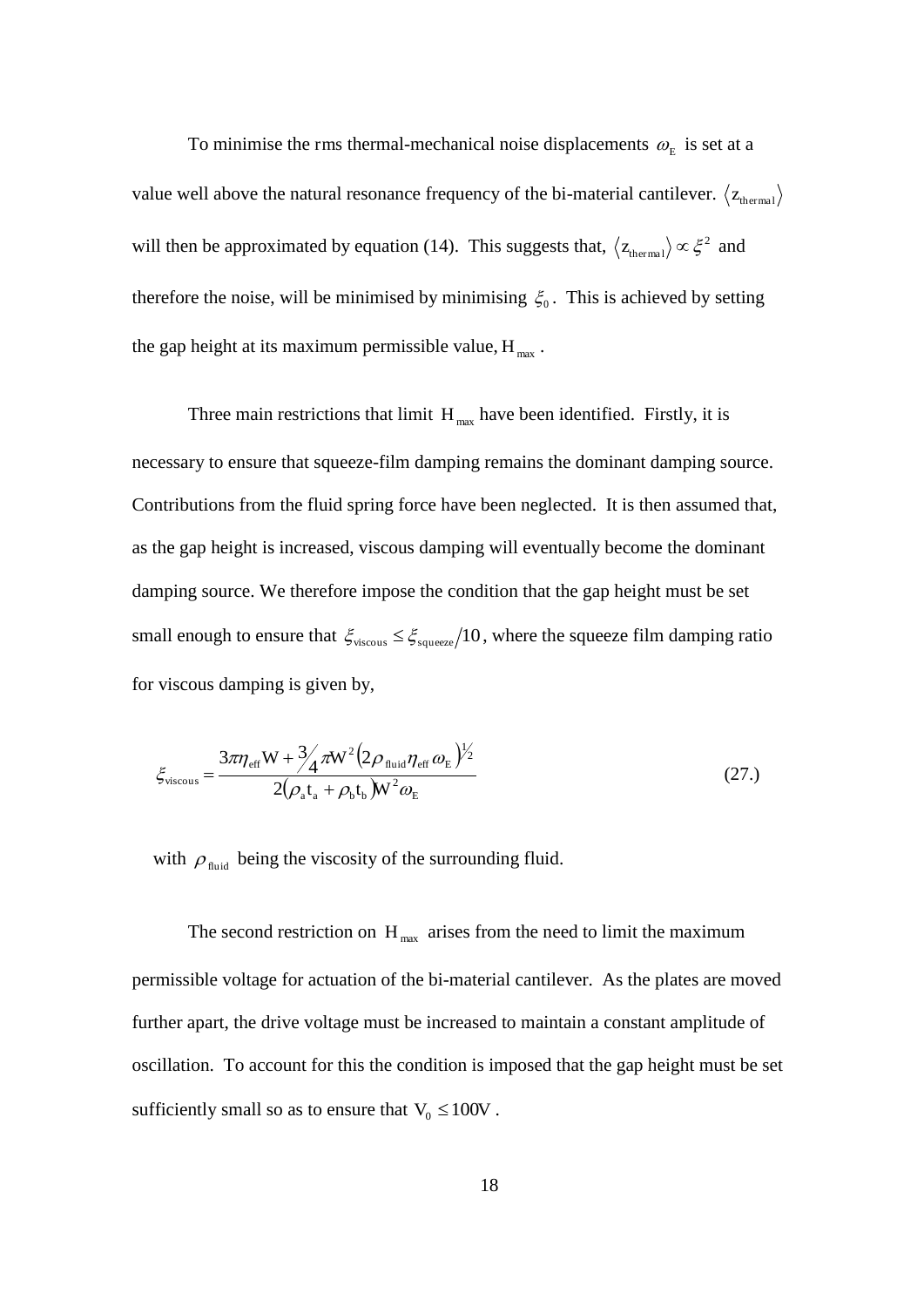The third constraint is imposed by the dependence of the measurement bandwidth on the transient decay time constant. The transient decay time constant is dependent on the damping ratio as described by equation (8). Since the damping ratio is dependent on the gap height, the gap height must be small enough so as to ensure that the transient decay time constant is smaller than the time required for a single measurement.

Three fundamental restrictions on the minimum permissible gap height,  $H_{min}$ have also been identified. The first restriction is imposed by the pull down voltage, with the minimum gap height being identified as  $H_{min} \ge 3 \langle z(t) \rangle$ . The second restriction on the minimum gap height arises from the need to maintain the squeeze-film damping ratio below the level of critical damping. In order to achieve this the minimum gap height must be set such that  $2\xi^2 > 1$ . The final restriction arises due to the existence of a cut-off squeeze number,  $\sigma_{c}$ . In order to maintain squeeze-film damping as the dominant damping mechanism the gap height must be set sufficiently large as to ensure that  $\sigma \le \sigma_c$ . The cut-off squeeze number being given by,[28]

$$
\sigma_{\rm c} = \pi^2 \left( 1 + L^2 / \sqrt{v^2} \right) \tag{28.}
$$

The shear rate is determined by the applied driving frequency and this driving frequency may be set at any fixed value. In order to obtain the lowest possible shear rate, and the largest range of shear rates, the driving frequency is initially set at its lowest permissible value. The minimum permissible value of  $\omega_{E}$  is set by the measurement bandwidth. Allowing for 10 periods of oscillation within a single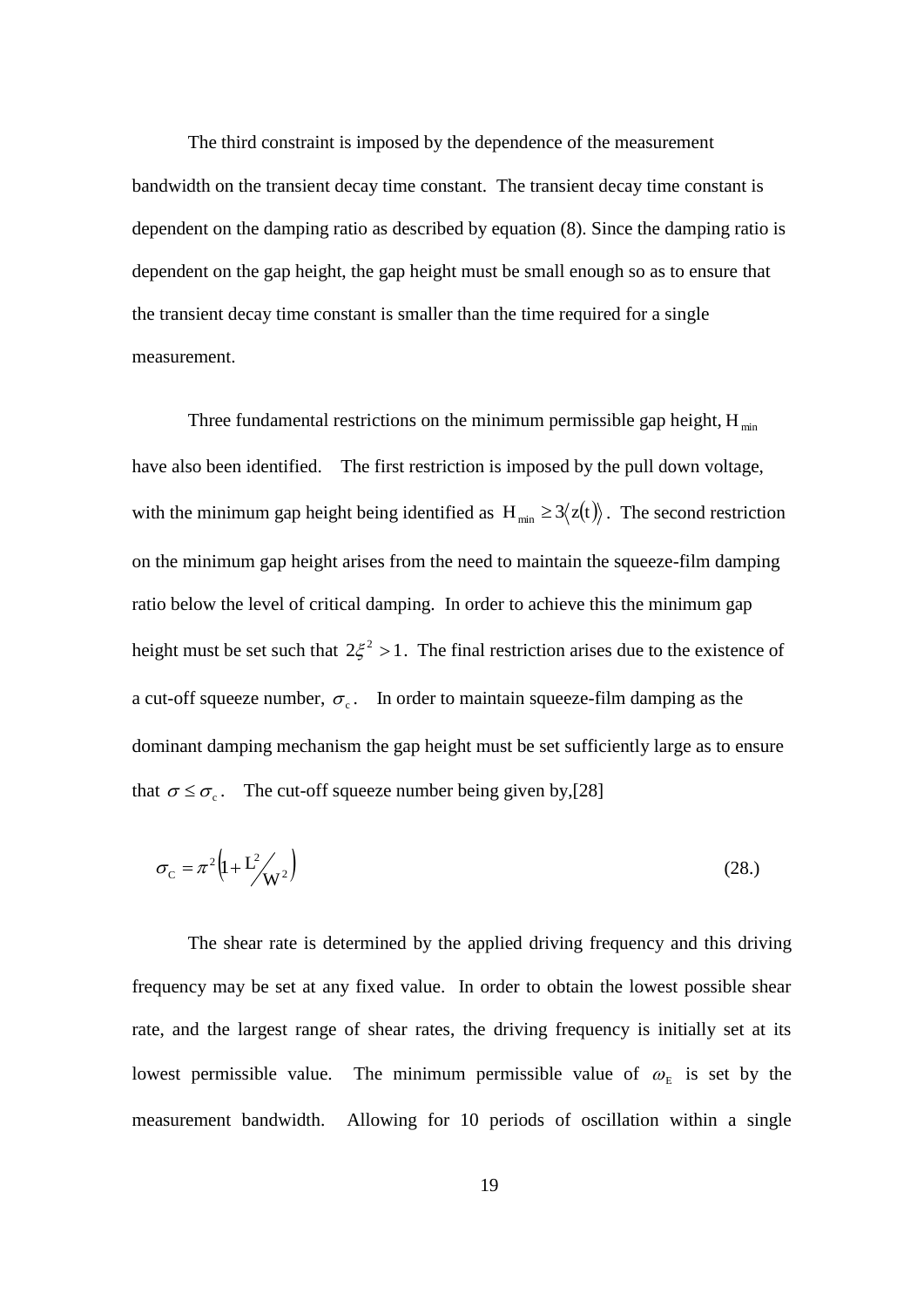measurement cycle, the chosen measurement bandwidth imposes the condition that  $\omega_{\rm E} \ge 20 \pi \Delta f$ . Since whole human blood is a shear thinning fluid, the minimum driving frequency will also correspond to the point of highest fluid viscosity. As such, the maximum measurable viscosity is evaluated at this driving frequency.

The shear rate also has a strong dependence on the gap height. In all calculations the gap height is set such the minimum rms shear rate,  $\langle \dot{\gamma}_0 \rangle$ , is at the chosen value when  $\omega_E = 20 \pi \Delta f$ . Both the minimum and maximum gap heights are restricted as previously described, assuming an offset displacement of  $z_{\text{offset}} = 0.1 \mu m$  and an amplitude of oscillation of  $z_0 = 0.1 \mu m$ .

## **4 Predicted Device Performance**

The performance of the proposed micro-mechanical viscometer has been evaluated for whole unadulterated human blood, Hb 37%, assumed to have Cross-model parameters of  $\eta_{\text{low}} = 0.125 \text{Pa} \cdot \text{s}$ ,  $\eta_{\text{high}} = 0.005 \text{Pa} \cdot \text{s}$ , K = 52.5 and n = 0.285.[35] In addition all calculations of the optimum sensor configuration and predicted optimum performance, assume a maximum measurement range of  $\eta_0 + 20\%$  as evaluated at the minimum shear rate.

In order to determine a methodology for identifying the optimum device configuration, the impact that individual geometrical parameters have on NE $\Delta \eta$  has been investigated. It was found that the optimum configuration for the viscometer may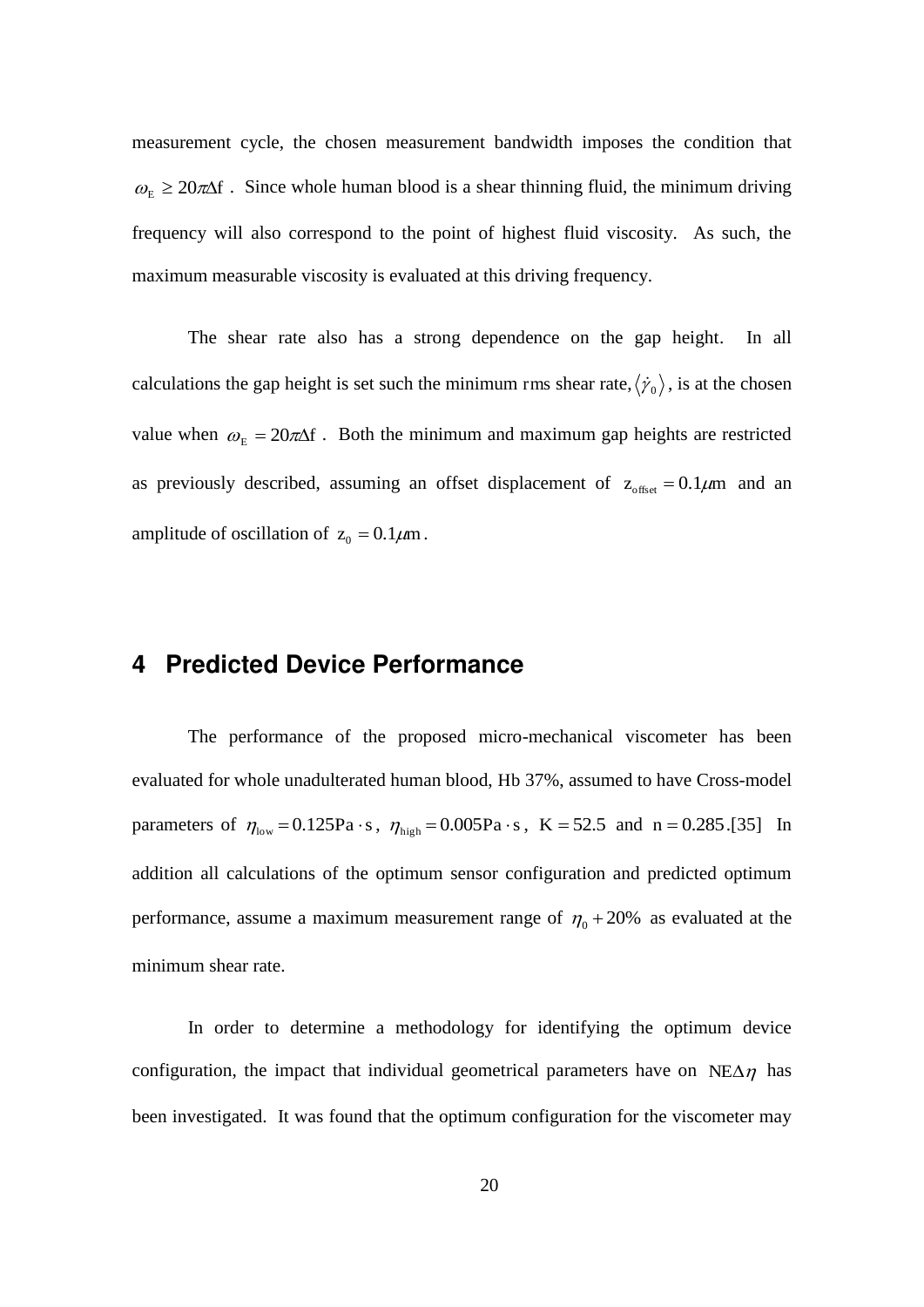be identified with the driving frequency set at a value of  $\omega_E = 20\pi\Delta f$  and the gap height set so as to maintain minimum shear rate at the chosen value.

Under these conditions, with  $t<sub>b</sub>$  set at an arbitrarily chosen fixed value, simulations have shown that for any given plate length and width,  $NE\Delta\eta$  will decrease as  $t_a$  increases. This decrease in NE $\Delta \eta$  with increasing  $t_a$  continues until a cut-off point is reached. Above this cut-off point the cut-off squeeze number is exceeded and no valid solution for H exists. The cut-off point therefore defines the optimum value of  $t_a$ . Because of the strong dependence of  $\Delta \xi_{signal}$  and  $\Delta \xi_{noise}$  on  $\xi_0$ , and hence  $\sigma$ , NE $\Delta \eta$  will have the same value at the cut-off point, regardless of the value of  $t_b$ . As such,  $t<sub>b</sub>$  does not have an identifiable optimum value and may be arbitrarily set at any chosen value.

With  $t_a$  set at its optimum value, further simulations suggest that, for any fixed plate length,  $NEA\eta$  will decrease as the plate width is decreased. A minimum cut-off value of W is also found to exist, and this cut-off corresponds to approximately the same value irrespective of the plate length. The cut-off value therefore defines the optimum plate width.

Finally, with  $t_a$  and W optimised, the dependence of NE $\Delta \eta$  on plate length has been investigated. From these simulations it was observed that for any given minimum shear rate, an optimum plate length exists. This optimum length corresponds to the minimum value of  $\xi_0$ , where  $\Delta \xi_{\text{noise}}$  is consequently at it lowest value. The optimum device configuration is therefore achieved by setting an arbitrarily fixed value of  $t<sub>b</sub>$  and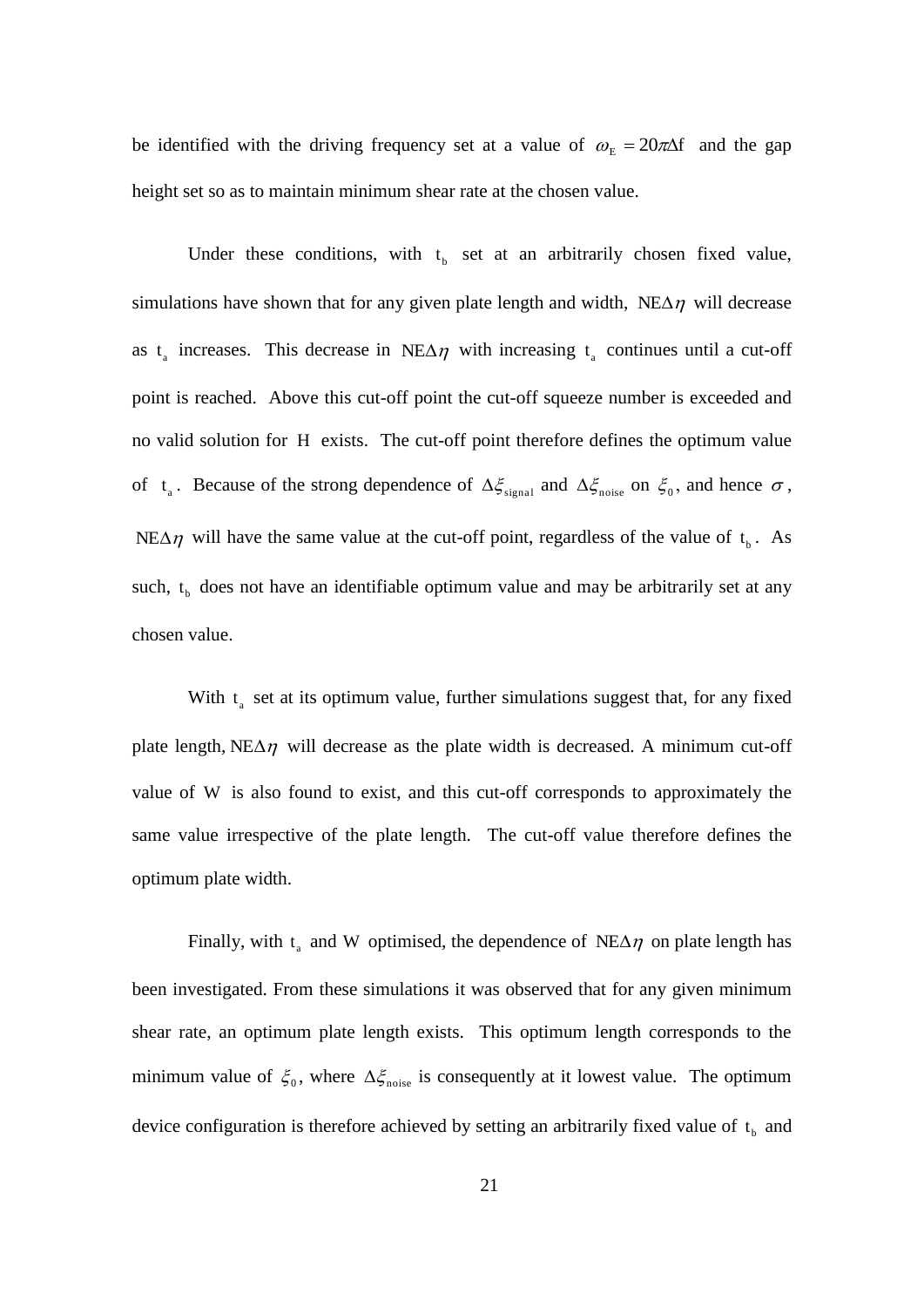then identifying the optimum plate length using iterative techniques, with  $t_a$  set at its maximum value and W at its minimum value at each point in this iteration.

The above methodology has been applied to calculate the optimum viscometer configuration for measurement of whole un-adulterated human blood, over a range of minimum shear rates. The results of these calculations, assuming a measurement bandwidth of  $\Delta f = 50$ Hz, are shown in table II. These optimum configurations have been applied to calculate the mechanical noise limited  $NEA\eta$ . In each case,  $NEA\eta$  is calculated across a range of shear rates from  $\langle \dot{\gamma}_0 \rangle$  up to the assumed maximum rms

shear rate of  $\langle \dot{\gamma}_{\text{max}} \rangle = 1000 \text{s}^{-1}$ .

TABLE II Optimum viscometer configuration for a measurement bandwidth of  $\Delta f = 50Hz$ . The stated values of  $\eta_0$  are calculated at associated damping ratio  $\xi_0$  with both  $\eta_0$  and  $\xi_0$  being calculated at the stated  $\langle \dot{\gamma}_0 \rangle$ .

|  |  |  |  | $\langle \dot{\gamma}_{\rm o} \rangle$ ${\rm L}$ ${\rm W}$ ${\rm t}_{\rm a}$ ${\rm t}_{\rm b}$ ${\rm H}$ $\eta_{\rm o}$ $\zeta_{\rm o}$ ${\rm m}_{\rm eff}$ ${\rm k}_{\rm s}$ ${\rm V}_{\rm o}$ ${\rm V}_{\rm l}$ |               |  |
|--|--|--|--|-------------------------------------------------------------------------------------------------------------------------------------------------------------------------------------------------------------------|---------------|--|
|  |  |  |  | $(s^{-1})$ $(\mu m)$ $(\mu m)$ $(\mu m)$ $(\mu m)$ $(\mu m)$ $(\mu m)$ $(\text{Pa} \cdot \text{s})$ $(x10^{-3})$ $(x10^{-12} \text{kg})$ $(N \cdot \text{m}^{-1})$ $(N)$ $(N)$                                    |               |  |
|  |  |  |  | 0.1 180 41 0.01 0.05 629 0.033 0.49 2.6 0.7 100 49.0                                                                                                                                                              |               |  |
|  |  |  |  | 0.2 410 37 0.01 0.05 533 0.024 0.42 5.3 1.9 100 49.2                                                                                                                                                              |               |  |
|  |  |  |  | 0.5 1000 32 0.01 0.05 407 0.016 0.36 11.2                                                                                                                                                                         | 6.9 100 49.4  |  |
|  |  |  |  | 1.0 1000 27 0.01 0.05 274 0.012 0.40 9.2                                                                                                                                                                          | 12.5 100 49.4 |  |
|  |  |  |  |                                                                                                                                                                                                                   |               |  |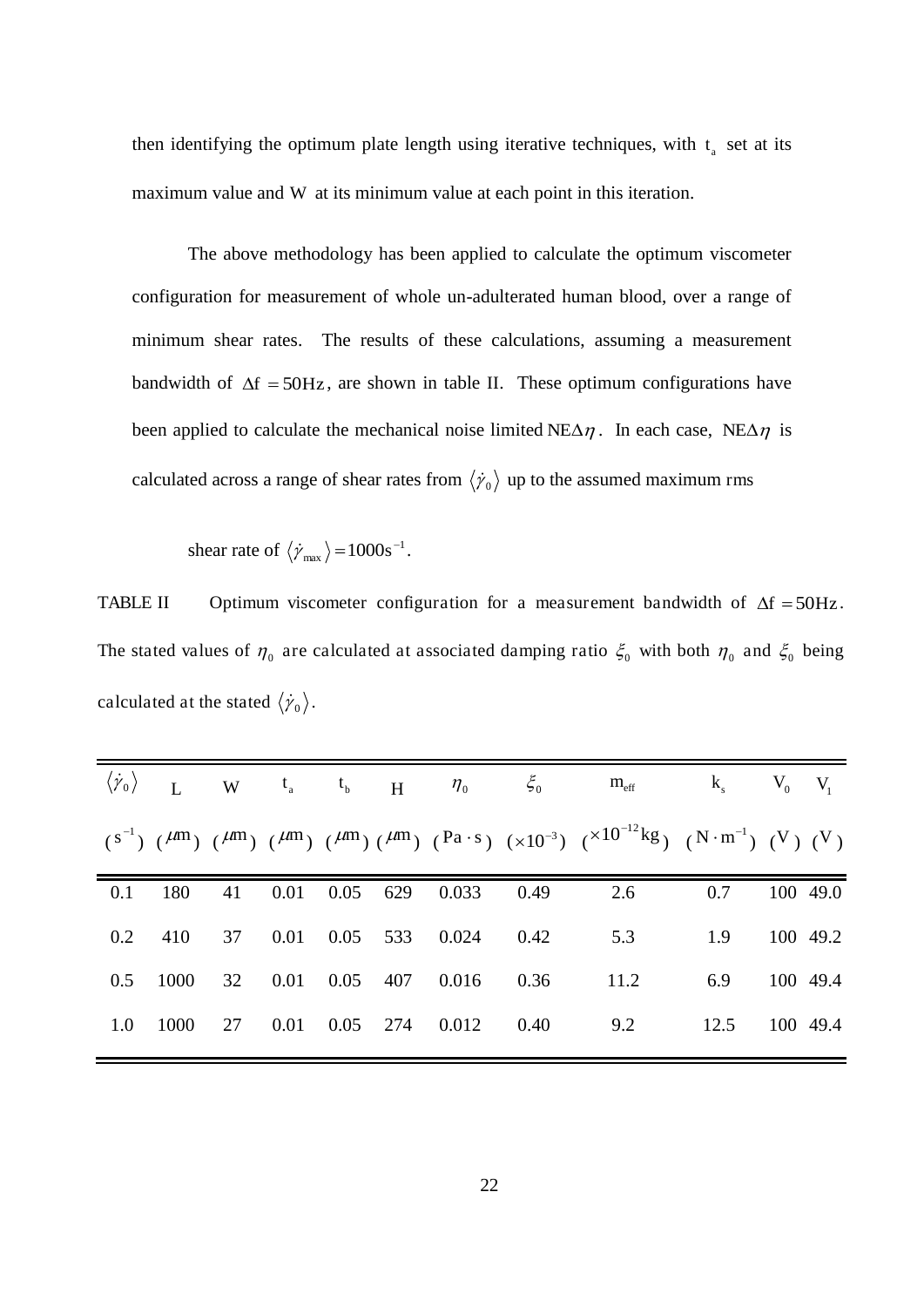The predicted performance as a function of shear rate, assuming a measurement bandwidth of 50Hz , is shown in figure 2.



Figure (2) Mechanical noise limited NE $\Delta \eta$  as a function of the rms shear rate for the measurement of the viscosity of whole unadulterated human blood. Traces are shown for increasing  $\langle \dot{\gamma}_0 \rangle$  for a Au - SiN plate structure using the optimum configuration shown in table II at a measurement bandwidth of 50Hz .

The distinct resonance peak on each curve suggests that, the dependence of  $NE \Delta \eta$  on the applied shear rate is heavily influenced by the thermal-mechanical noise profile. Due to the small time shift associated with the predicted mechanical noise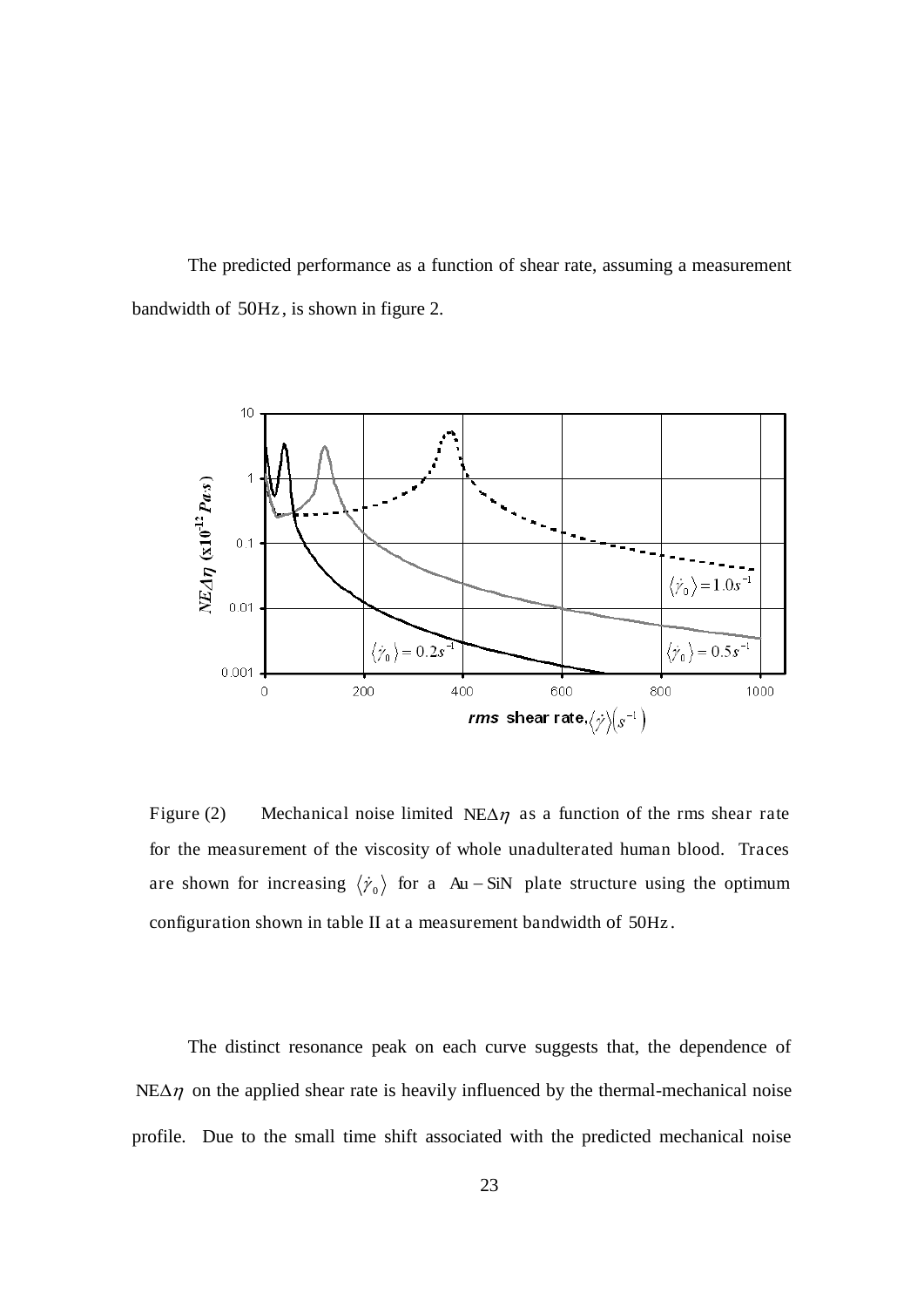limited NE $\Delta\phi$  (noise equivalent change in phase angle,) the performance of the viscometer is expected to be limited by electronic noise within the detection circuitry. For example, at a measurement bandwidth of 50Hz, over a shear range of 1  $\boldsymbol{0}$  $0.2s^{-1} \ge \langle \dot{\gamma}_0 \rangle \ge 1000s^{-1}$ , a mechanical noise limited value of NE $\Delta \eta = 14.1 \times 10^{-12}$ Pa·s is predicted. This corresponds to a change in phase angle of  $NEA\phi = 6.3 \times 10^{-12}$  rad, which requires a time measurement resolution of  $5.0 \times 10^{-18}$  s.

The electronic noise limited performance has been evaluated by imposing a minimum time measurement resolution of 50 fs .[36] Since both NE $\Delta \eta$  and  $\eta_{\text{eff}}$  vary with the applied shear rate, the predicted electronic noise limited performance is presented in terms of a fractional noise equivalent viscosity change,  $NEA\eta/\eta_{\text{eff}}$ . The predicted NE $\Delta \eta / \eta_{\text{eff}}$  is at its highest value at the resonance peak and the stated value has been evaluated at this point. The results of these calculations, over a range of shear rates, are shown in table III.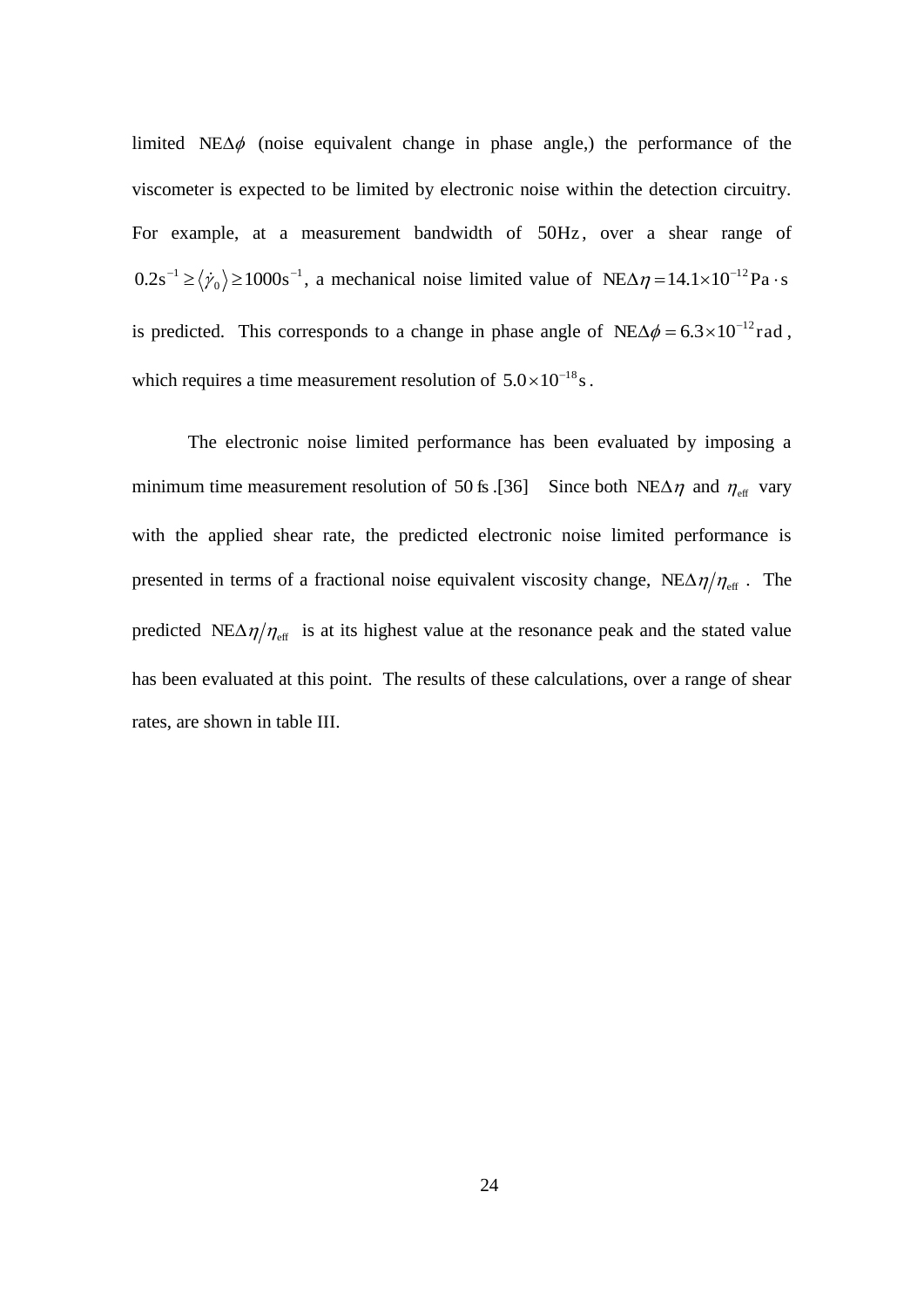TABLE III Electronic noise limited performance at a measurement bandwidth of  $\Delta f = 50$ Hz. Results calculated for using the optimum viscometer configuration shown in table II. The stated value of  $NEA\eta/\eta_{\rm eff}$  corresponds to the highest value within the relevant shear range  $\langle \dot{\gamma}_0 \rangle \rightarrow \langle \dot{\gamma}_{\text{max}} \rangle$ .

| $\langle \dot{\gamma}^{}_{0} \rangle$ |      |      | $NE\Delta\eta/\eta_{\text{eff}}$ |       |                                                                                                                                                                                                                                                                                                                                      |  |  |  |
|---------------------------------------|------|------|----------------------------------|-------|--------------------------------------------------------------------------------------------------------------------------------------------------------------------------------------------------------------------------------------------------------------------------------------------------------------------------------------|--|--|--|
| $(s^{-1})$                            | (% ) |      |                                  |       |                                                                                                                                                                                                                                                                                                                                      |  |  |  |
|                                       |      |      |                                  |       | $\langle \dot{\gamma}_{\text{max}} \rangle$ = 50s <sup>-1</sup> $\langle \dot{\gamma}_{\text{max}} \rangle$ = 100s <sup>-1</sup> $\langle \dot{\gamma}_{\text{max}} \rangle$ = 250s <sup>-1</sup> $\langle \dot{\gamma}_{\text{max}} \rangle$ = 500s <sup>-1</sup> $\langle \dot{\gamma}_{\text{max}} \rangle$ = 1000s <sup>-1</sup> |  |  |  |
| 0.1                                   | 0.20 | 0.60 | 4.28                             | 16.03 | 64.58                                                                                                                                                                                                                                                                                                                                |  |  |  |
| 0.2                                   | 0.02 | 0.10 | 0.76                             | 2.87  | 11.61                                                                                                                                                                                                                                                                                                                                |  |  |  |
| 0.5                                   | 0.01 | 0.01 | 0.06                             | 0.25  | 1.07                                                                                                                                                                                                                                                                                                                                 |  |  |  |
| 1.0                                   | 0.02 | 0.02 | 0.02                             | 0.02  | 0.11                                                                                                                                                                                                                                                                                                                                 |  |  |  |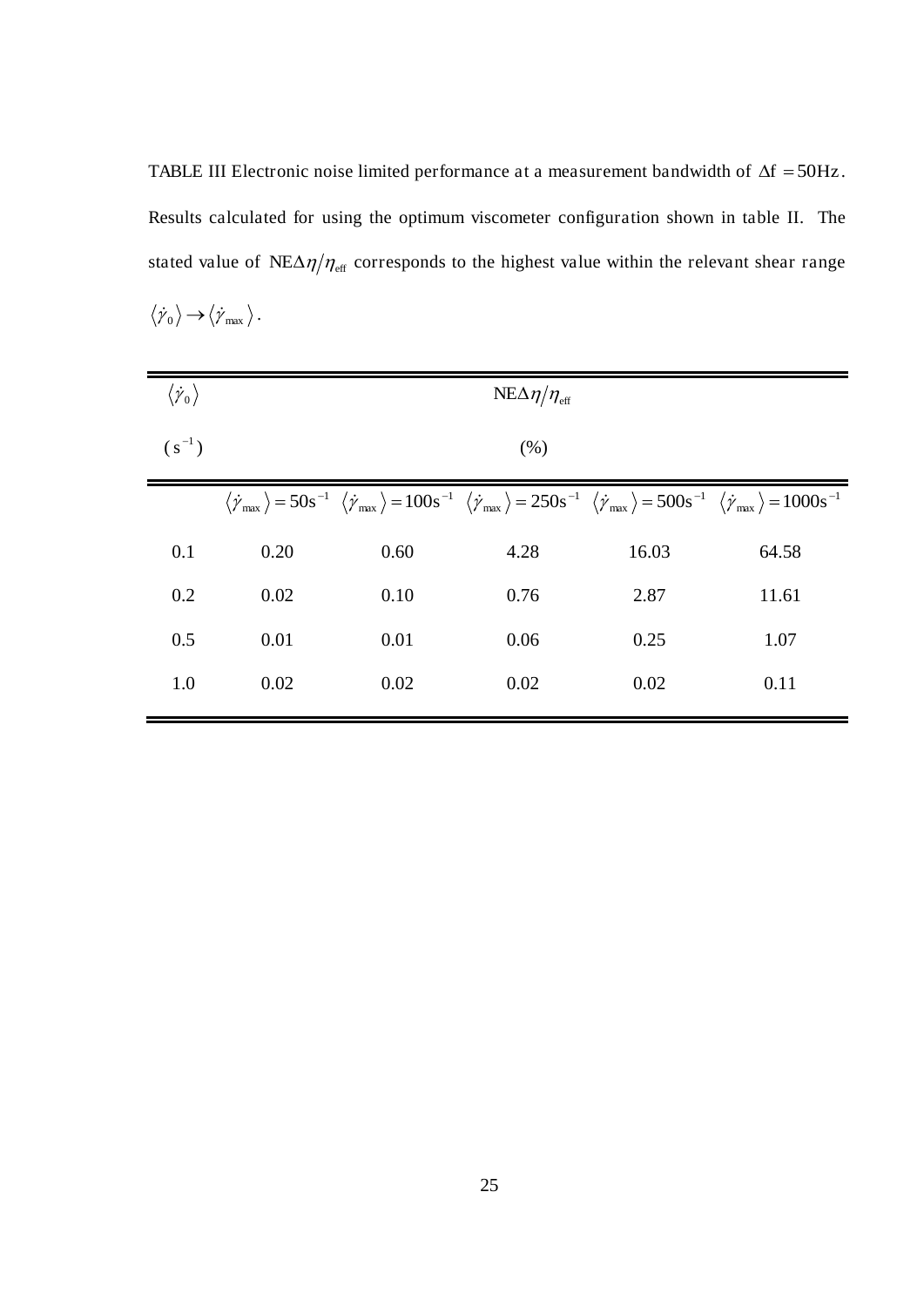Simulations have also been conducted to investigate the relationship between the phase angle and the fluid viscosity. The phase angle is not simply related to the fluid viscosity but is also dependent on  $\omega_{\rm E}$ . The relationship between the phase angle and the fluid viscosity was therefore initially considered at several fixed values of  $\omega_{\text{\tiny E}}$ .

As an example, the micro-mechanical viscometer optimised for a minimum shear rate of  $0.1s^{-1}$  is considered. The results of these simulations, shown in figure 3, suggest that, for each fixed value of  $\omega_{E}$ , a linear relationship will exist between  $\phi$  and  $\eta_{\text{eff}}$ . From this it is inferred that, for any specific shear rate, a good linearity of response may be expected across the full measurement range of the device.

Figure (3)  $\phi$  as a function of  $\eta_{\text{eff}}$  at a measurement bandwidth of  $\Delta f = 50Hz$ , assuming a minimum shear rate of  $\langle \dot{\gamma}_0 \rangle = 0.1 \text{s}^{-1}$ .

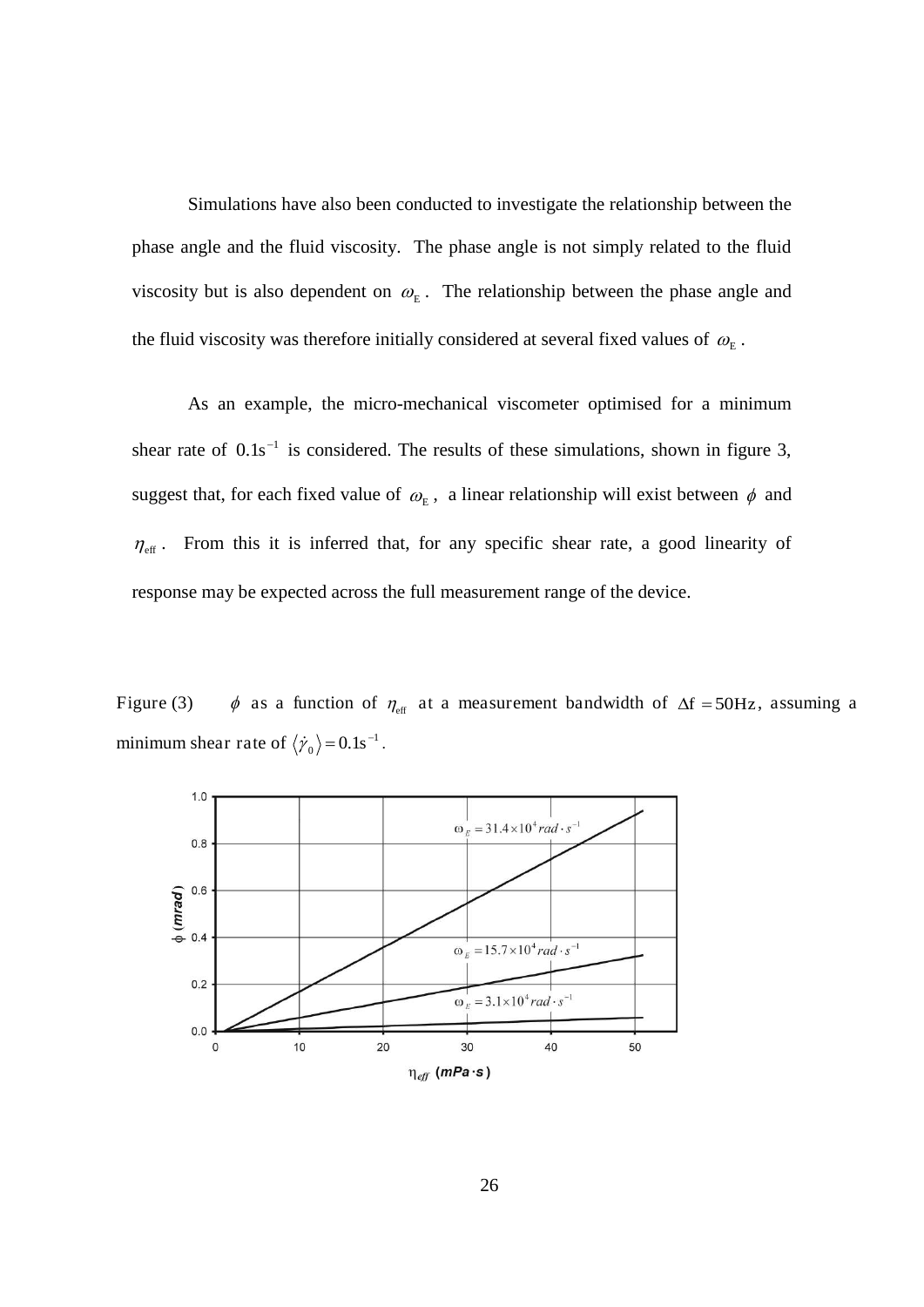In order to derive a measurement of the phase angle that is independent of the driving frequency we consider the normalised phase angle  $\phi/\omega_{E}$ . Further analysis of our results suggest that a linear relationship exists between  $\phi/\omega_{\rm E}$  and  $\eta_{\rm eff}$ . In addition, it was found that for any given value of  $\eta_{\text{eff}}$ , the resulting value of  $\phi/\omega_{E}$  is constant irrespective of the applied driving frequency.

## **5 Discussion**

The measurement resolution of the viscometer, quantified in terms of NE $\Delta \eta / \eta_{\text{eff}}$ , decreases as  $\dot{\gamma}_{\text{min}}$  is increased. This is attributed to the reduction in  $\Delta \xi_{\text{noise}}$ , that results from a reduction in  $\xi_0$  as H is allowed to increase. In addition, for any given  $\langle \dot{\gamma}_0 \rangle$ , NE $\Delta \eta / \eta_{\text{eff}}$  increases as the range of shear rate is increased. Therefore as the range of shear rates over which measurements are taken increases, the measurement resolution of the device is expected to decrease. A trade-off therefore exists between the required measurement resolution and the available range of shear.

In all optimisation and performance calculations, the effect of a change in ambient conditions has been neglected. The two main areas of concern have been identified as a change in the ambient temperature and a change in the ambient air pressure. A change in ambient temperature has the potential to cause bending of the bimaterial plate due to the different thermal expansion coefficients of the two layers. However, due to the inherent rigidity of the plate structure, it seems reasonable to assume that no significant bending will occur due to a change in ambient temperature.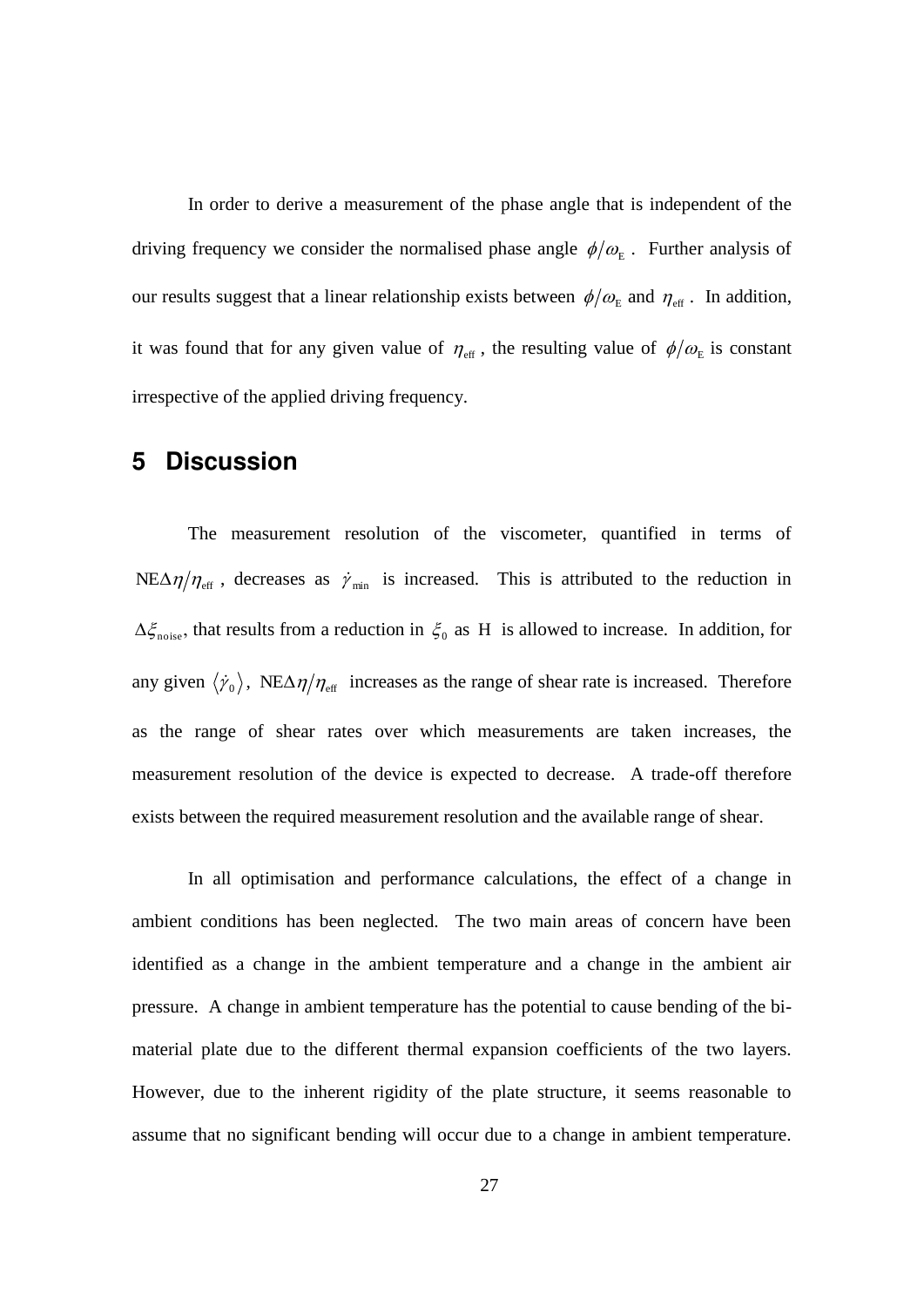The effect of a change in ambient pressure is however somewhat more uncertain.

An initial assumption was made that the fluid viscosity will be independent of the ambient air pressure. By applying this initial assumption to equation (11) and (12), it was assumed that, to a first approximation, both  $\xi_0$  and  $\Delta \xi_{\text{signal}}$  are independent of  $P_{air}$ . These assumptions are however only valid assuming small  $\sigma$ .

In order to assess the significance of variations in  $P_{air}$  on the performance of the proposed viscometer, we now look at the magnitude of the change in signal,  $\Delta\phi$ , with changes in  $P_{air}$ . Applying the optimum viscometer configuration shown in table II for  $\dot{\gamma}_{min} = 1.0$ s<sup>-1</sup>, and introducing a change in ambient air pressure of  $\Delta P_{air} \approx \pm 0.1$ kPa, a change phase angle of  $\Delta \phi = \pm 4 \times 10^{-17}$  rad is predicted. Therefore, when measuring the viscosity of whole unadulterated human blood, the variation in  $\phi$  with P<sub>air</sub> may justifiably be considered to be negligible.

#### **6 Conclusion**

Close attention was paid to the optimisation of the viscometer configuration and a methodology for determining the optimum configuration for the micro-mechanical viscometer has been identified. It is predicted that, the viscometer performance will be limited by electronic noise within the detection circuitry and not by thermal mechanical displacement noise.

From the predicted electronic noise limited performance values it can be concluded that, the proposed micro-mechanical viscometer promises to provide a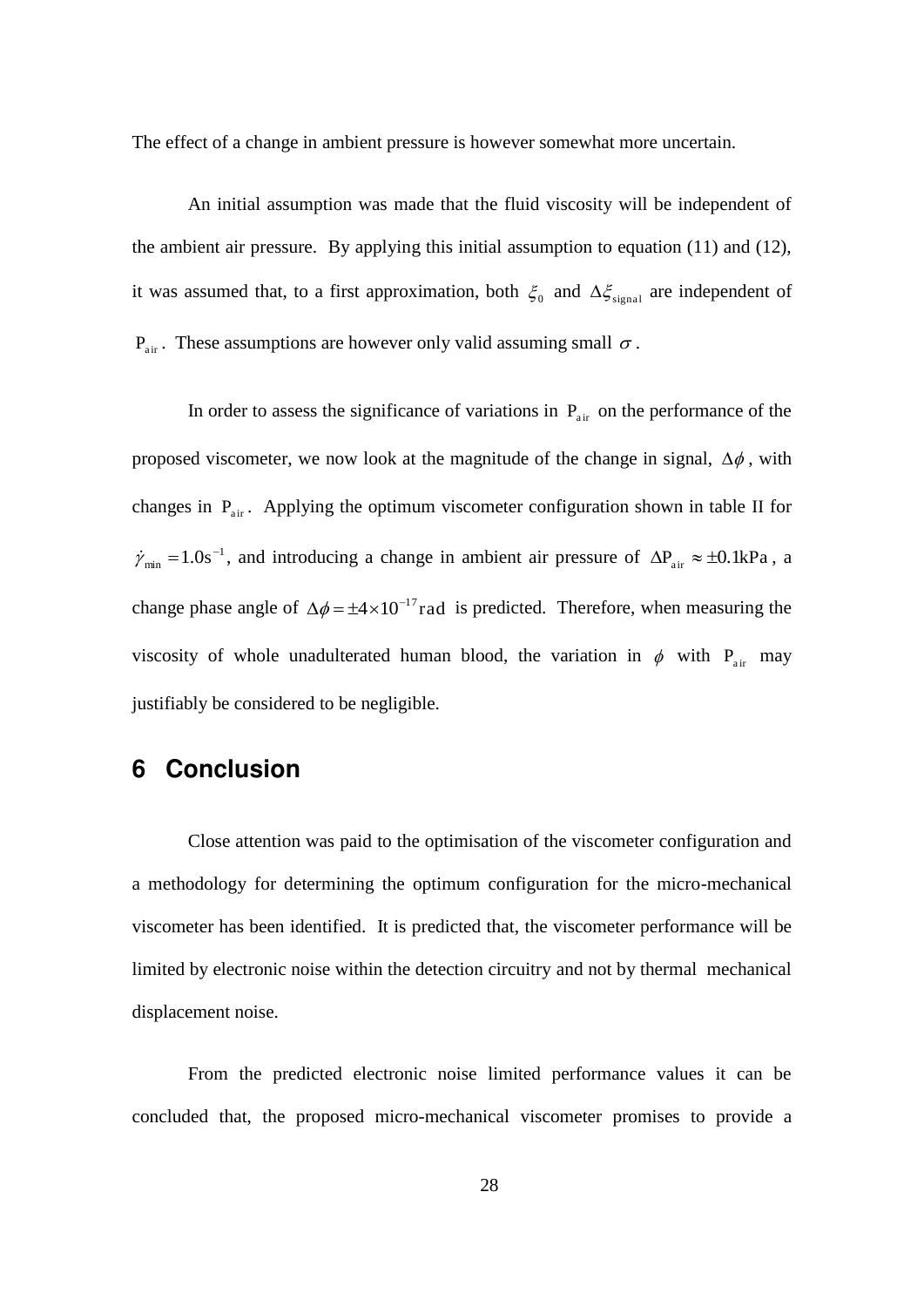measurement resolution that will at least match, if not exceed that of, conventional measurement technology. For example, for viscosity measurements taken over a shear range of 1s<sup>-1</sup> to 1000s<sup>-1</sup> a value of NE $\Delta \eta / \eta_{\text{eff}} \approx 0.1\%$  is predicted for a sampling bandwidth of 50Hz (i.e. 20ms per measurement). A linear measurement response is also predicted.

In addition, the proposed micro-mechanical viscometer requires smaller sample volumes and offers a faster measurement time than even the most advanced capillarytube based measurement techniques. The proposed micro-mechanical viscometer has the additional advantage of providing a compact, self-contained design, which is ideally suited to the development of a low cost, disposable, sampling and measurement system for whole unadulterated human blood.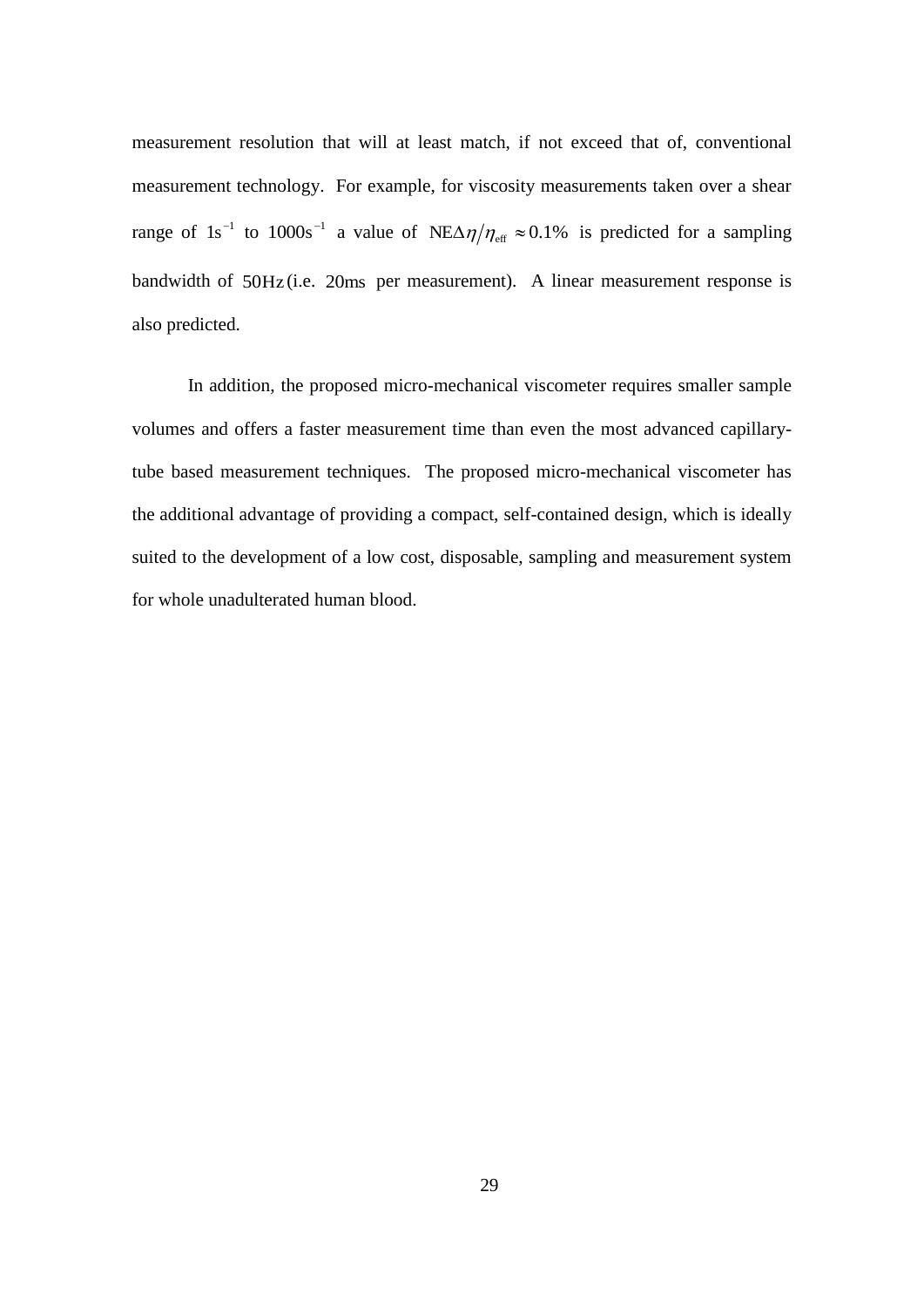#### **References**

<u>.</u>

- 1 G. de Simone, R.B. Devereux, S. Chen, M.H. Alderman, S.A. Atlas and J.H. Laragh, Relation of blood viscosity to demographic and physiologic variables and to cardiovascular risk factors in apparently normal adults, Circulation, 81 (1990), 107-117.
- 2 R.S. Rosenson, Viscosity and ischemic heart disease, J. Vasc. Med. Biol, 4 (1993), 206-212.
- 3 G. Marinakis and S.Tsangaris, A new capillary vision system for whole blood and plasma viscosimetery in dislipidemia and hypertension,  $11<sup>th</sup>$  Conference of the ESB, Toulouse, France July 8-11 1998, 169.
- 4 S. Kim, Y.I. Cho, A.H. Jeon, B. Hogenauer, and K.R. Kensey, A new method for blood viscosity measurement, J. Non-Newtonian Fluid. Mech., 94 (2000), 47-56.
- 5 S. Wang, A.H. Boss, K.R. Kensey and R.S. Rosenson, Variations of whole blood viscosity using RheologTM *–* a new scanning capillary viscometer, Clinica Chimica Acta, 332 (2003), 79-82.
- 6 S. Kim, Y.I. Cho, K.R. Kensey, R.O. Pellizzari and P.R.H. Stark, A scanning dual-capillarytube viscometer, Rev. Sci. Instrum, 71 (2000), 3188-3192.
- 7 S. Shin, S. Lee and D-Y Keum, A new mass-detecting capillary viscometer, Rev. Sci. Instrum., 72 (2000), 3127-3128.
- 8 S. Shin and D-Y. Keum, Measurement of blood viscosity using mass-detecting sensor, Biosensors and Bioelectronics, 17 (2002), 383-388.
- 9 K. Hausler, W.H. Reinhart, P. Schaller, J. Dual, J. Goodbread and M. Sayir, A newly designed oscillating viscometer for blood viscosity measurements, Biorheology, 33 (1996), 397-404.
- 10 A.I. Romoscanu, M.B. Sayir, K. Hausler and C. Servais, High frequency probe for the measurement of the complex viscosity of liquids, Meas. Sci. Technol, 14 (2003), 451-462.
- 11 M.J. Vellekoop, Acoustic wave sensors and their technology, Ultrasonics, 36 (1998), 7-14.
- 12 H.L. Bandey, R.W. Cernosek, W.E. Lee III and L.E. Ondrovic, Blood rheological characterization using the thickness-shear mode resonator, Biosensors and Bioelectronics, 19 (2004), 1657-1665.
- 13 E.v.d. Burg, Z. Kojro and W. Grill, Synchronous determination of the rheological and acoustic properties of fluids using an oscillating fiber sensor and an ultrasonic microscope with phase contrast, Ultrasonics, 36 (1998), 483-490.
- 14 M.K. Andrews and P.D. Harris, Damping and gas viscosity measurements using a microstructure, Sensors and Actuators, A49 (1995), 103-108.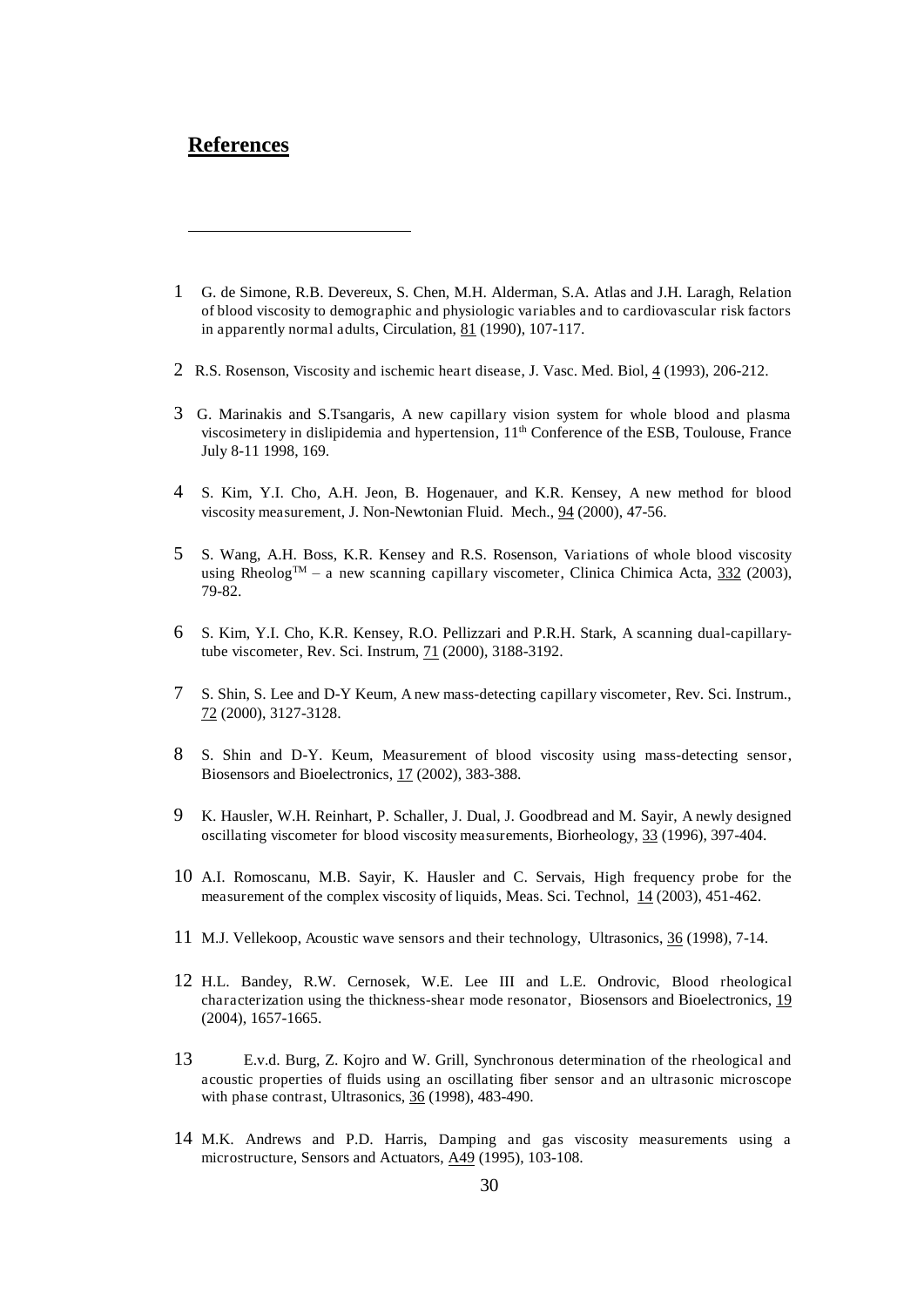15 P.I. Oden, G.Y. Chen, R.A. Steele, R.J. Warmack and T. Thundat, Viscous drag measurements utilizing microfabricated cantilevers, Appl. Phys. Lett, 68 (1996), 3814-3816.

-

- 16 S. Boskovic, J.W.M. Chon, P. Mulvaney and J.E. Sader, Rheological measurements using microcantilevers, J. Rheol., 46 (2002), 891-899.
- 17 A. Vidic, D. Then, Ch. Ziegler, A new cantilever system for gas and liquid sensing, Ultramicroscopy, 97 (2003), 407-416.
- 18 A. Agoston, F. Keplinger and B. Jakoby, Evaluation of a vibrating micro-machined cantilever sensor for measuring the viscosity of complex organic liquids, Sensors and Actuators, Axxx (2005), xxx-xxx. (IN PRESS)
- 19 R.E. Jones and D.P. Hat, On interactions between substrates and SPM cantilevers immersed in fluids, Tribology International, 38 (2005), 355-361.
- 20 D.G. Fertis, Mechanical and structural vibrations, J. Wiley & Sons, New York, 1995.
- 21 F.L. Singer and A. Pytel, Strength of materials: 3<sup>rd</sup> Ed, Harper and Row, New York, 1980
- 22 R.J. Roark and W.C.Young, *Roark's formulas for stres*s and strain 6th Ed., McGraw Hill, New York, 1989.
- 23 J.P. Den Hartog, Advanced strength of materials, McGraw Hill, New York, 1952.
- 24 R.F. Steidel, An introduction to mechanical vibrations: 3rd Ed., Wiley, New York, 1989.
- 25 J.J. Blech, On isothermal squeeze films, J. Lubr. Technol., 105 (1983), 615-620.
- 26 M.E. O'Neil and F Chorlton, Viscous and compressible fluid dynamics, Ellis Horwood Ltd, Chichester, 1989.
- 27 T.B. Gabrielson. Mechanical*–*Thermal noise in micromachined acoustic and vibration sensors. IEEE Trans. Electron. Dev. 1993; 40:903-9.
- 28 M. Kajima, N. Kusumi, S. Moriwaki and N. Mio. Wide-band measurement of mechanical thermal noise using a laser interferometer. Phys. Lett. A. 1999; 264:251-6.
- 29 P.R. Saulson. Thermal noise in mechanical experiments. Phys. Rev. D 1990; 42:2437-45.
- 30 R. Puers and D. Lapadatu, Electrostatic forces and their effects on capacitive mechanical sensors, Sensors and Actuators, A56 (1996), 203-210.
- 31 P.B. Chu, P.R. Nelson, M.L. Tachiki and K.S.J. Pister. Dynamics of polysilicon parallel-plate electrostatic actuators. Sensors and Actuators 1996; A52:216-20.